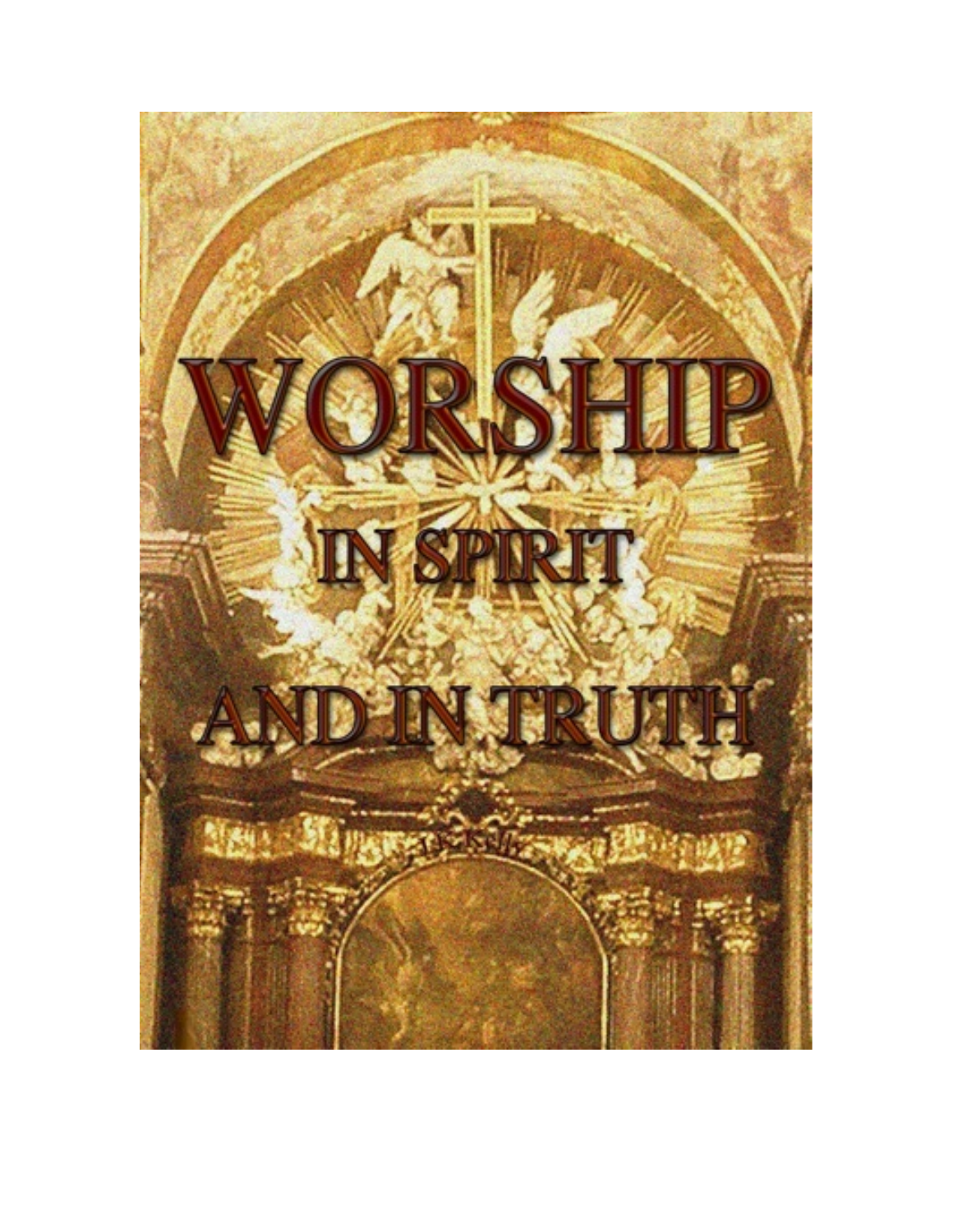# Worship In Spirit And In Truth

## J. K. Kelly

Scripture references taken from various versions, with an emphasis on the NIV.

Copyright © 2012 J. K. Kelly

Smashwords Edition. License notes.

This is the copyrighted work of J K Kelly as originally published on Smashwords.com at http://www.smashwords.com. You are welcome to share it with your friends. This book may be reproduced, copied and distributed for non-commercial purposes, provided the book remains in its complete original form. All reproductions are to maintain this legend at the beginning and end of the work. Thank you for your support.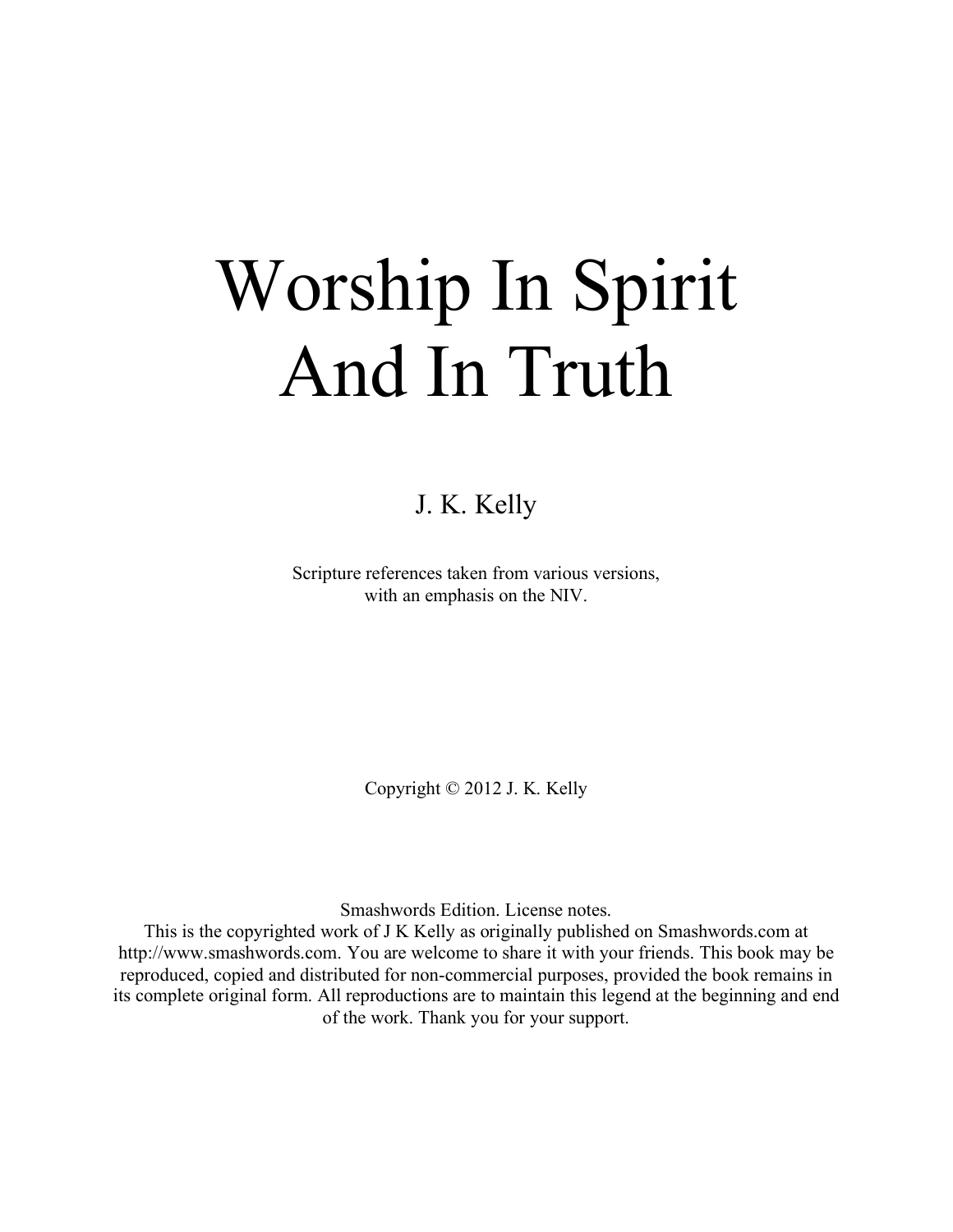More information on the Covenants, Feasts of Israel, the Book of Revelation, and the Kingdom of God can be found at http://www.thefirsttrumpet.com

Books by J K Kelly

Revelation 2.0: A New Approach to the Coming Tribulation Fulfillment of the Feasts in Discipleship Worship in Spirit and Truth

> CoverDesign: St. Stevens Church, Prague

To our Father, for his Son and his many blessings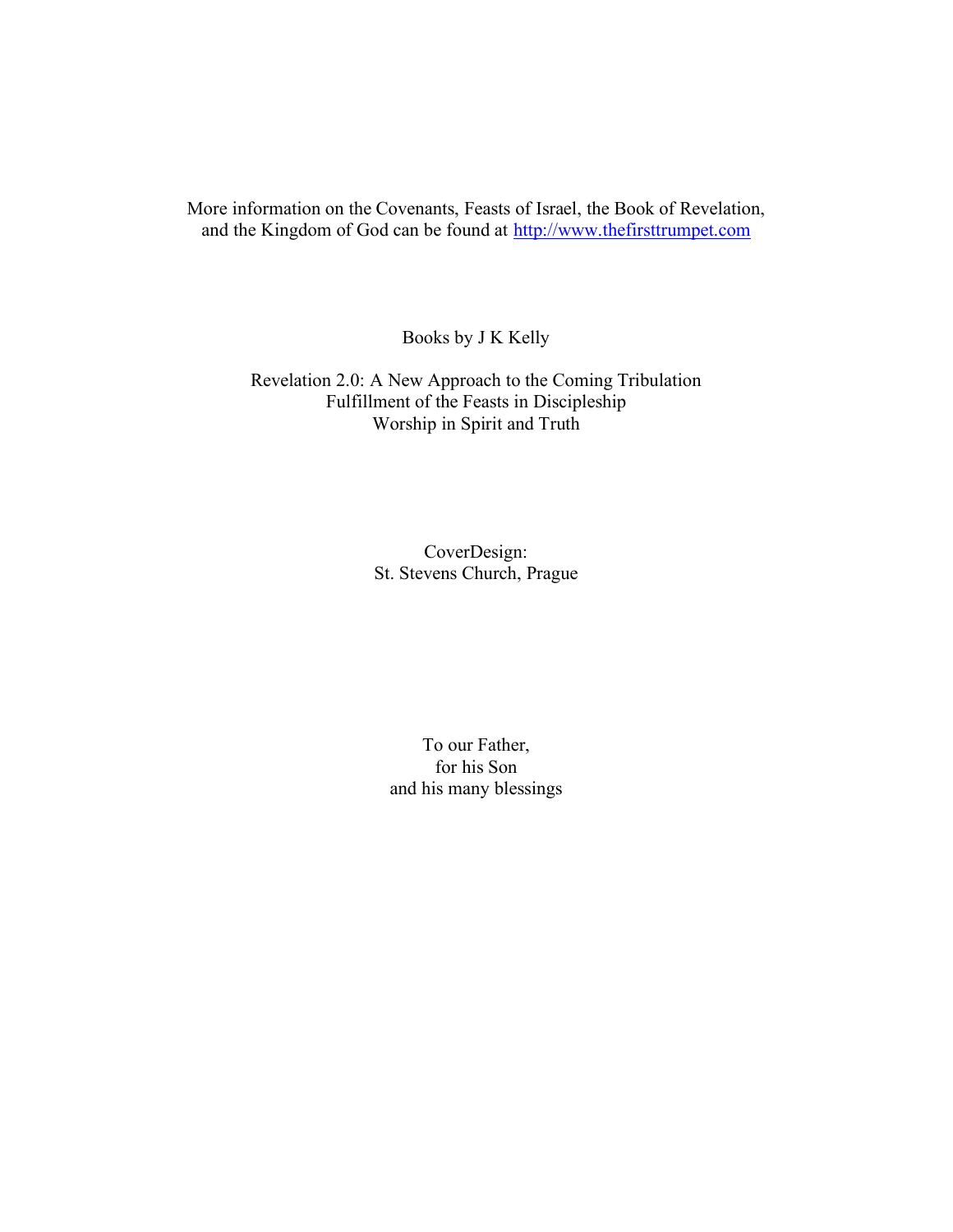# Table of Contents

| Chapter 1 | The Old and The New           |
|-----------|-------------------------------|
| Chapter 2 | The Passover Lamb             |
| Chapter 3 | The Burnt Offering            |
| Chapter 4 | The Grain Offering            |
| Chapter 5 | The Wave Offering             |
| Chapter 6 | The Trespass Offering         |
| Chapter 7 | The Sin Offering              |
| Chapter 8 | The Peace/Fellowship Offering |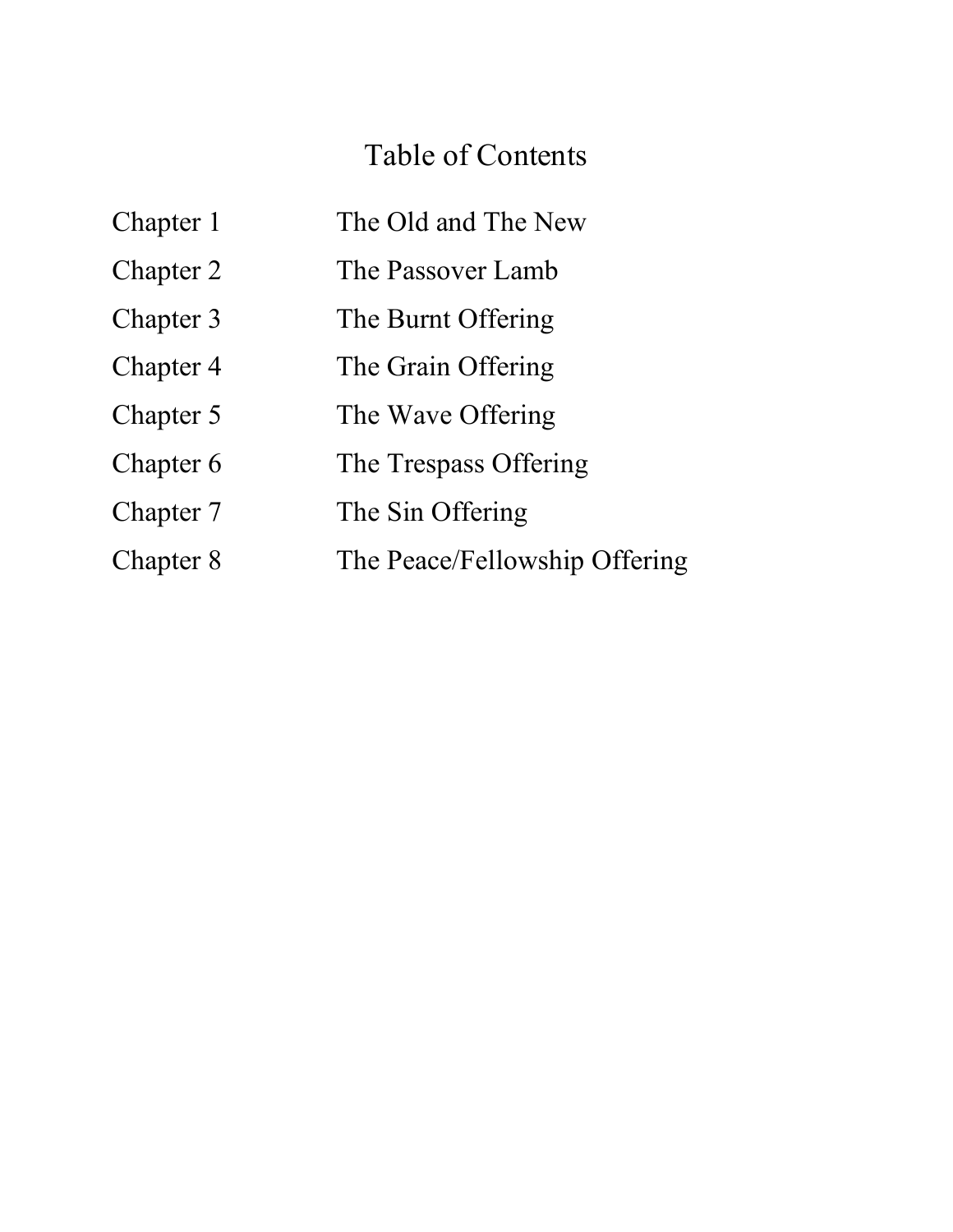## THE OLD AND THE NEW

*Old Covenant Worship: "You must... worship the Lord your God (in) the place (he) will choose from among all your tribes to put his Name there for his dwelling. To that place you must go; there bring your burnt offerings and sacrifices, your tithes and special gifts, what you have vowed to give and your freewill offerings, and the firstborn of your herds and flocks." (Deut. 12:4-6)* 

*New Covenant Fulfillment: "You also, like living stones, are being built into a holy house to be a spiritual priesthood, offering spiritual sacrifices acceptable to God through Jesus Christ." (2Pet. 2:5)* 

When asked about worship, many believers might respond with the name of the denomination or location of the church where they attend Sunday services. Others would reply that their church has really great worship on Sunday mornings before the sermon. Those with a broader perspective might reply that in addition to attending Sunday services, they pray and read the word of God. True spiritual worship, however, is more than Sunday religious observance and practices during the week.

Early in his ministry, Jesus had a conversation about worship with a woman in the Samaritan town of Sychar. It centered around which mountain was the right one on which to offer sacrifices. Jesus replied with two statements that define worship in the kingdom of God. The first is that: "Salvation is from the Jews," and the second, that: "God is spirit, and his worshipers must worship in spirit and in truth." (Jn. 4:22-24) Today, the first statement is usually taken more as a historical statement of fact rather than one having any bearing on Christian worship. However, this view misses the fact that the worship of God has long been expressed in a rich tradition of sacrifice, one that stretches all the way back to the Fall. The second statement is usually interpreted to mean that worship in the kingdom of God would no longer be confined to any particular location. While true, this interpretation is somewhat limited; it does not define *how* we are supposed to "worship in spirit and truth."

When the two statements are studied together in context, a clearer picture emerges as to Jesus' meaning. The clear implication is that Jesus did not do away with *all* sacrifice as a means of worship, just *physical* sacrifice. The reason for this is that sacrifice is one of the highest expressions of love. The worship of God is still based on sacrifice, but these sacrifices are spiritual rather than physical. The greatest love is not the sacrifice of our money or even highly valued objects, but of ourselves. As our great high priest, Jesus offered himself as a sacrifice for our sin, fulfilling all of the Old Covenant sacrifices of worship. As Christ's disciples, we also offer spiritual sacrifices that fulfill Old Covenant worship; and like Jesus, we are called to offer ourselves as a living sacrifice to God.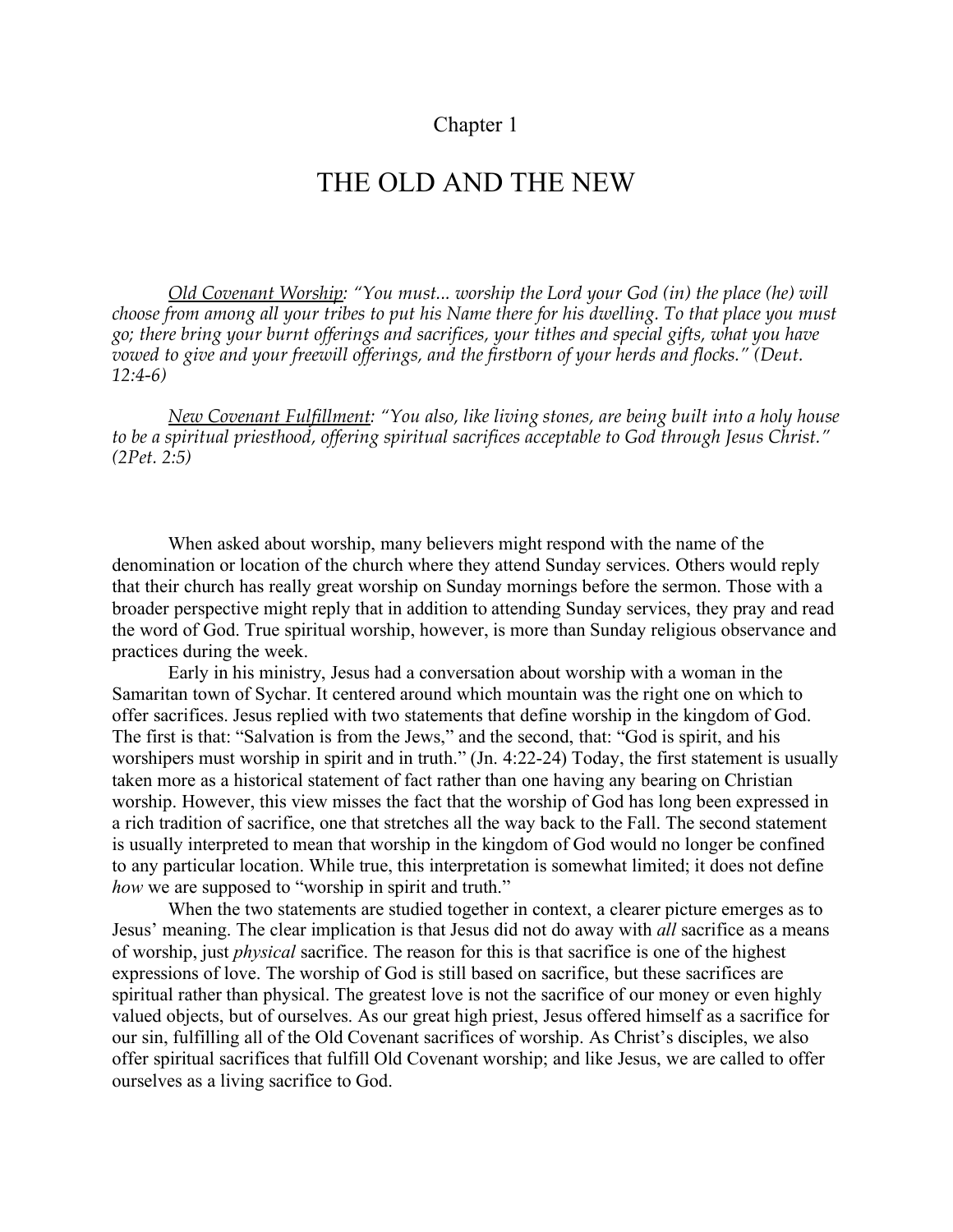## The Early Church

It was by the Lord's design that worship in the New Testament Christian church evolved from its Jewish sacrificial roots. Worship "in spirit and truth" is not a wholly new invention, but the fulfillment of the existing Old Covenant model. As the architect of the early church from Antioch to Rome, Paul ensured that Christianity did not lose touch with its long heritage of worship. His missionary strategy was simple. When he came to a new city, he went first to the synagogue to convince his brethren of the Good News of the kingdom of God. When dissention inevitably broke out and he was forced to leave, he took his Jewish converts with him to start house churches in the Gentile community. Every church founded by Paul had this initial core of Jewish believers whose understanding of worship in the New Covenant was based on Christ's fulfillment of Old Covenant sacrifice.

Because salvation is from the Jews, the New Covenant church is built on the previous Messianic, or salvation covenants that God made with man. The Old Testament is in essence the record of these covenants, all of which were fulfilled in Christ. As believers, we tend to deemphasize the importance of our Old Testament legacy, focusing our study mostly on the New Testament. However, the early church had no such luxury. Their understanding of worship was informed as much by the Old Testament law and the prophets as it was from the oral tradition of Jesus' life and teachings, along with the occasional letter from Paul or one of the Apostles. There was no New Testament to guide the church until the Fourth Century. When Paul wrote Timothy that: "All scripture is given by inspiration of God, and is profitable for doctrine, for reproof, for correction, for instruction in righteousness," he was referring to the Old Testament, the only accepted Scripture in existence for the first three hundred years of church history. It is only when we return to a study of Old Testament sacrifice that we can grasp the underlying truth of spiritual worship that was present in the early church.

## Old Covenant Background of Worship

When the Lord established the covenant of Law with Israel, he gave Moses detailed instructions for the seasonal religious festivals, for the tabernacle in which his Spirit would reside among the people, and for the sacrifices of worship. He established a new liturgical calendar that celebrated seven feast days, apportioned among the spring, summer, and autumn harvest festivals. Every adult male was required to attend these annual harvest ceremonies at the tabernacle, later the temple, traveling to Jerusalem three times a year to participate in the sacrificial offerings. This system of worship was designed to keep God's chosen people close to him, reminding them of his spiritual and physical provision for their needs.

The intercession of the Levitic priesthood was essential to Old Covenant worship; they represented God's majesty to the people and presented the needs and sacrifices of the people to God. Without a sacrifice and a priest to officiate in its offering, there could be no reconciliation, no forgiveness of sin. The offering of sacrifices on the altar of burnt offering was the central act of tabernacle worship. These sacrifices were not man's idea, but the Lord's; they were his provision to continually reconcile his chosen people to himself.

Under the regulations of Old Covenant worship, different types of offerings were made on a daily, weekly, monthly, and seasonal basis. Each feast was characterized by a particular offering, or series of offerings that reflected the theme of that feast. The Lord directed that six sacrifices be wholly or partially offered by fire during the feasts: 1. The Passover Lamb; 2. The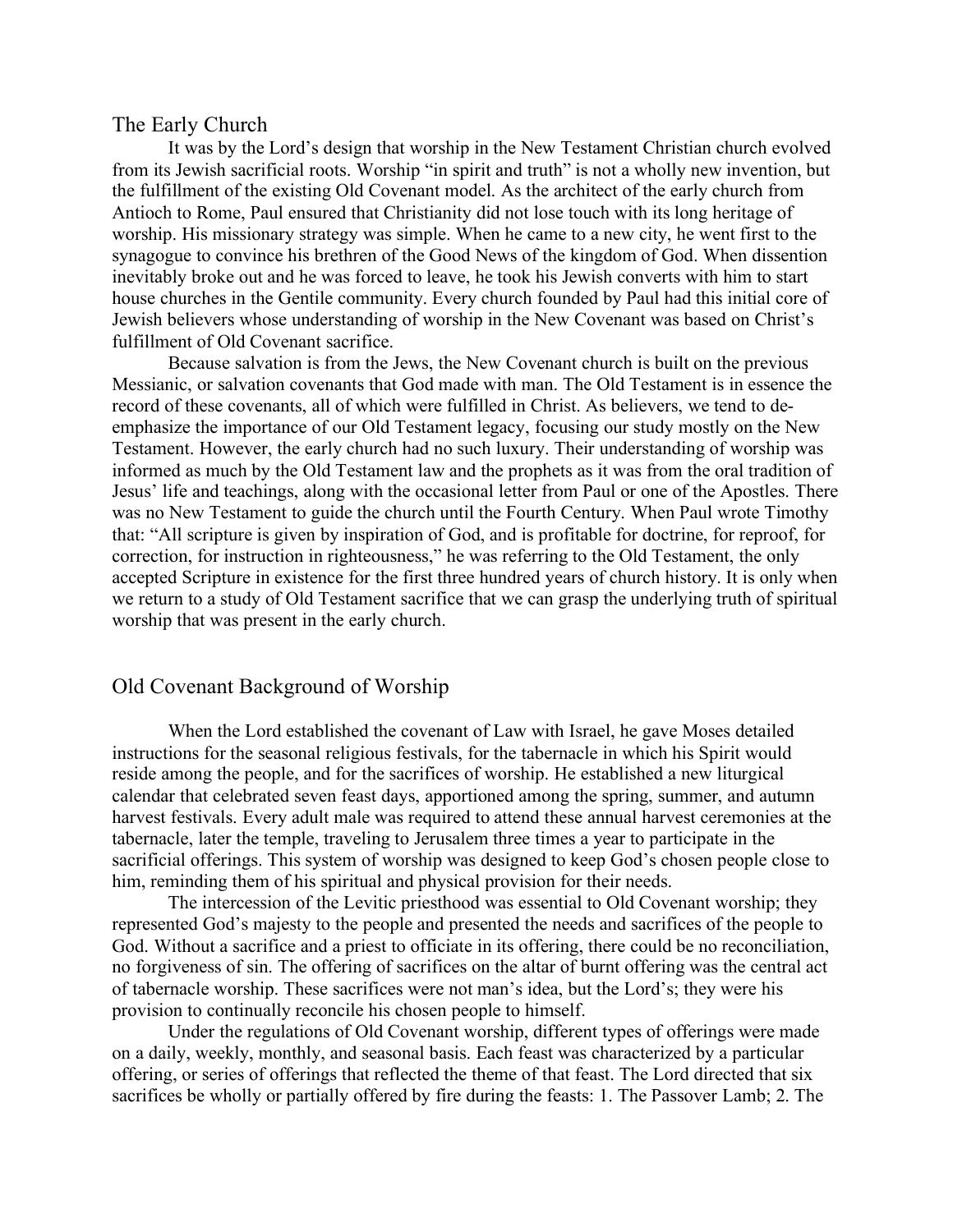whole burnt offering, also called the holocaust; 3. The grain offering; 4. The trespass, or guilt offering; 5. The sin offering; and 6. The fellowship, or peace offering. To these six, the Lord added a "wave offering," in which grain, bread, or a portion of an animal was lifted up above the altar and consecrated to God. Through the intercession and ministry of the priests, the sacrifices resulted in spiritual blessings on those for whom they were offered: forgiveness, atonement, fellowship with God and one's neighbor, etc. Each sacrifice brought a different aspect of God's spiritual provision to Israel, and each one would find its ultimate fulfillment in Christ.

## Fulfillment of the Sacrifices in Christ

When the Lord established the covenant of law and its system of worship, he did so with the foreknowledge and intent that it would be fulfilled in and through Christ in both a temporal (at a point in time) and spiritual sense. Fulfillment of the law meant much more than just keeping its commandments and regulations. Jesus not only obeyed the law, he also fulfilled Old Covenant worship. Because we are spiritually "in Christ," we share in this fulfillment. It is Christ's fulfillment of the feasts, temple furnishings, and sacrifices of Old Covenant worship that is the source of our walk of discipleship, our spiritual Life, and our worship in the New Covenant.

## Fulfillment of the Feasts

Temporal Fulfillment: In the Old Covenant, God's people observed the feasts at set times and harvest seasons. Jesus was crucified on the afternoon of Passover and raised on the feast of Firstfruits, and he sent the Holy Spirit to the church on Pentecost. He will fulfill the last three feasts at the end of the age on their respective feast days with his return to harvest the earth.

Spiritual Fulfillment: In fulfilling the feasts, Jesus obtained the blessings that came to Israel through them. He has made these blessings permanently available to New Covenant believers. Instead of celebrating feast days at set times, *we are the harvest.* We come to fruit bearing maturity through a walk of discipleship that reflects the nature of seasonal growth and harvest.

"The harvest is plentiful, but the workers are few. Ask the Lord of the harvest, therefore, to send out workers into his harvest field. Go! I am sending you out like lambs among wolves. Heal the sick who are there and tell them, 'The kingdom of God is near you." (Lk. 10:2-3, 9) "The man who loves his life will lose it, while the man who hates his life in this world will keep it for eternal life. Whoever serves me must follow me... (Jn. 12:25-26)

## Fulfillment of the Temple Furnishings

Temporal Fulfillment: The temple furnishings were fulfilled by Jesus during his life and ministry. As the Son of God made man, he 'personified' the furnishings: 1. The bronze courtyard altar at the entrance to the temple, 2. The washbasin in the courtyard; 3. The table of the bread of the Presence, 4. The lampstand, and 5. The incense altar of prayer present in the Sanctuary; 6. The Ark of the Testimony and 7. The Mercy Seat where God dwelt in shining glory in the Holy of Holies. Scripture tells us that Jesus is: 1. The altar by which man comes to God (Heb. 13:10- 12), 2. The living water of the Spirit (Jn. 4:10-14), 3. The bread of life (Jn. 6:33-51), 4. The light of the world (Jn. 1:9; 8:12), 5. Our great Intercessor (Heb. 7:25), 6. The Testimony of the covenant (Jn. 5:31-40), and 7. The Presence of God among men (Isa. 7:14; Lk. 22:66-70).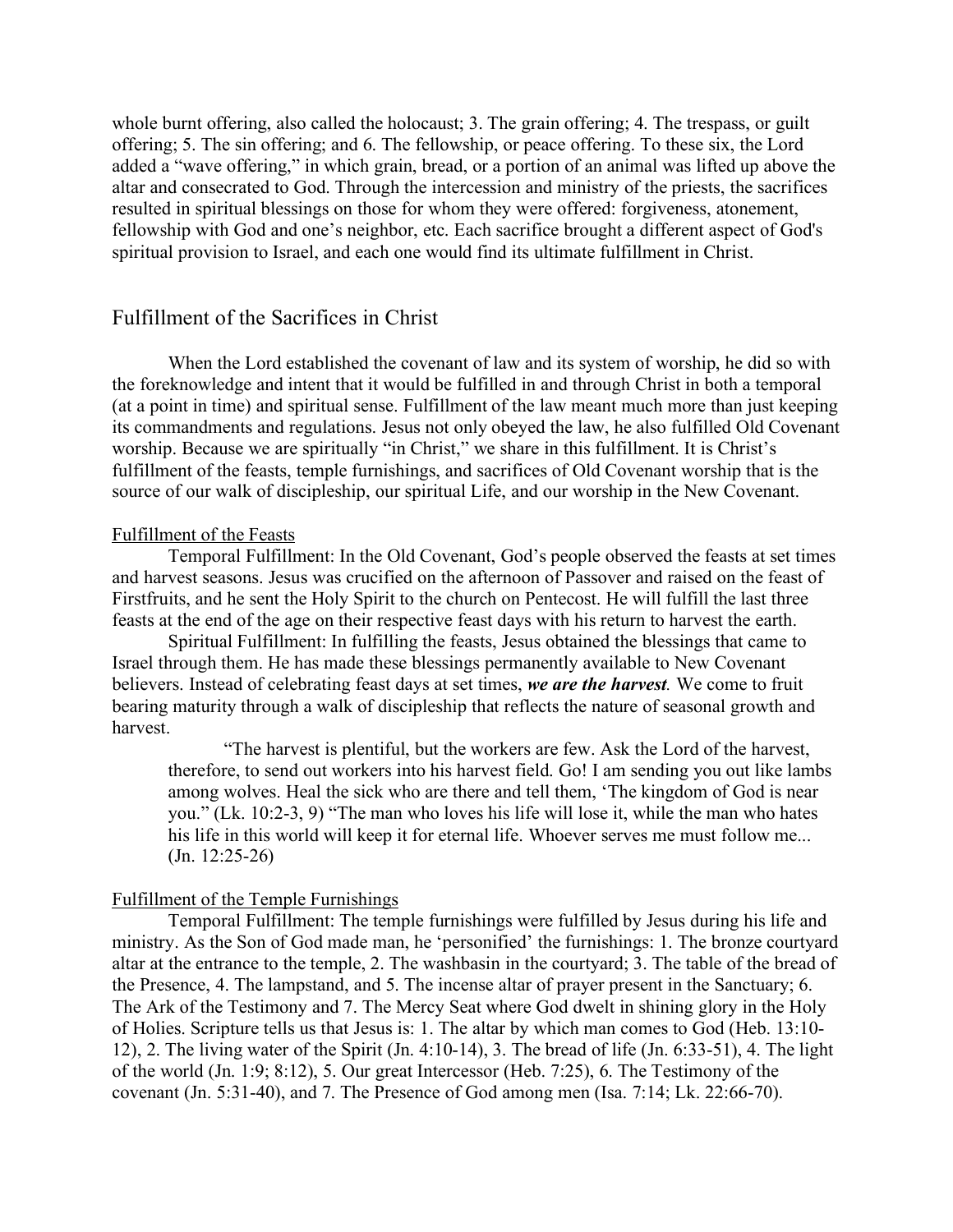Spiritual fulfillment: Because we are in Christ, his life, the life of the Spirit, flows in and through us to the world. Instead of traveling to Jerusalem to worship at a physical temple, *we are the temple of the Holy Spirit*, a repository and witness of the Life of Christ. We therefore have the dual responsibility of keeping our temple a holy place of worship so the Spirit of God can live there, and of letting this life flow through us to others.

"Don't you know that you yourselves are God's temple and that God's Spirit lives in you? If anyone destroys God's temple, God will destroy him; for God's temple is sacred, and you are that temple." (1Cor. 3:16-17) "On the last and greatest day of the feast, Jesus stood and said in a loud voice, 'If a man is thirsty, let him come to me and drink. Whoever believes in me, as the Scripture has said, streams of living water will flow from within him.' By this he meant the Spirit, whom those who believed in him were later to receive." (Jn. 7:37-39)

#### Fulfillment of the Sacrifices

Temporal Fulfillment: Through his death on the cross, Jesus fulfilled or "became" each of the sacrifices associated with the feasts. He was the Passover Lamb of God; the burnt offering wholly consumed on the cross: body (the grain offering), soul and spirit (the first fruits wave offerings); dying for our trespasses (the trespass offering) and sins (the sin offering); so we might have peace with God (the peace offering).

Spiritual Fulfillment: With his body and blood Christ purchased numerous blessings for mankind through his death: *Remission,* the forgiveness that frees us from the debt of sin, *Justification,* the exchange of our sin for the righteousness of Christ; *Expiation,* the cleansing from guilt that removes the accusation and guilt of sin; *Consecration,* setting our bodies apart for God's holy use; *Sanctification in power,* receiving the transforming power of the Holy Spirit; *Forgiveness of our trespasses* through confession*,* so we might remain in fellowship with God and our brothers and sisters in Christ; *Atonement,* the Reconciliation with God through judgment on, and the removal of, sin; and *Peace/Fellowship with God,* allowing us to walk in close relationship with the Father and our brothers and sisters in Christ. Because Jesus endured the cross willingly, offering himself as a ransom for the sin of mankind, he not only fulfilled each sacrifice, he also became our high priest as well, since only the high priest could make the sin offering of Atonement. Because we are in Christ, *we are priests of the kingdom of God, offering spiritual sacrifices of worship that glorify God and minister to others*.

"You also, like living stones, are being built into a spiritual house to be a holy priesthood, offering spiritual sacrifices to God through Jesus Christ... you are a chosen people, a royal priesthood..." (1Pet. 2:5, 9)

In summary, instead of celebrating the harvest feasts, we become the harvest, walking in the way of discipleship so we might bring forth a crop of kingdom fruit. Instead of ministering in a temple, we become the temple of God, bearing the Life of Christ in ourselves and letting his spiritual life flow through us to others. Rather than requiring the services of a consecrated priest to intercede with God for us, we become priests of God's kingdom, offering spiritual sacrifices that draw us close to the Father and minister his love and truth to others.

The church today has lost this broad understanding of the sacrificial nature of worship. Believers largely perceive Old Testament worship as "merely" types and shadows rather than the foundation on which true spiritual worship is based and understood. As a result, worship has become narrowly defined as what takes place in a Sunday service, or, even more narrowly, the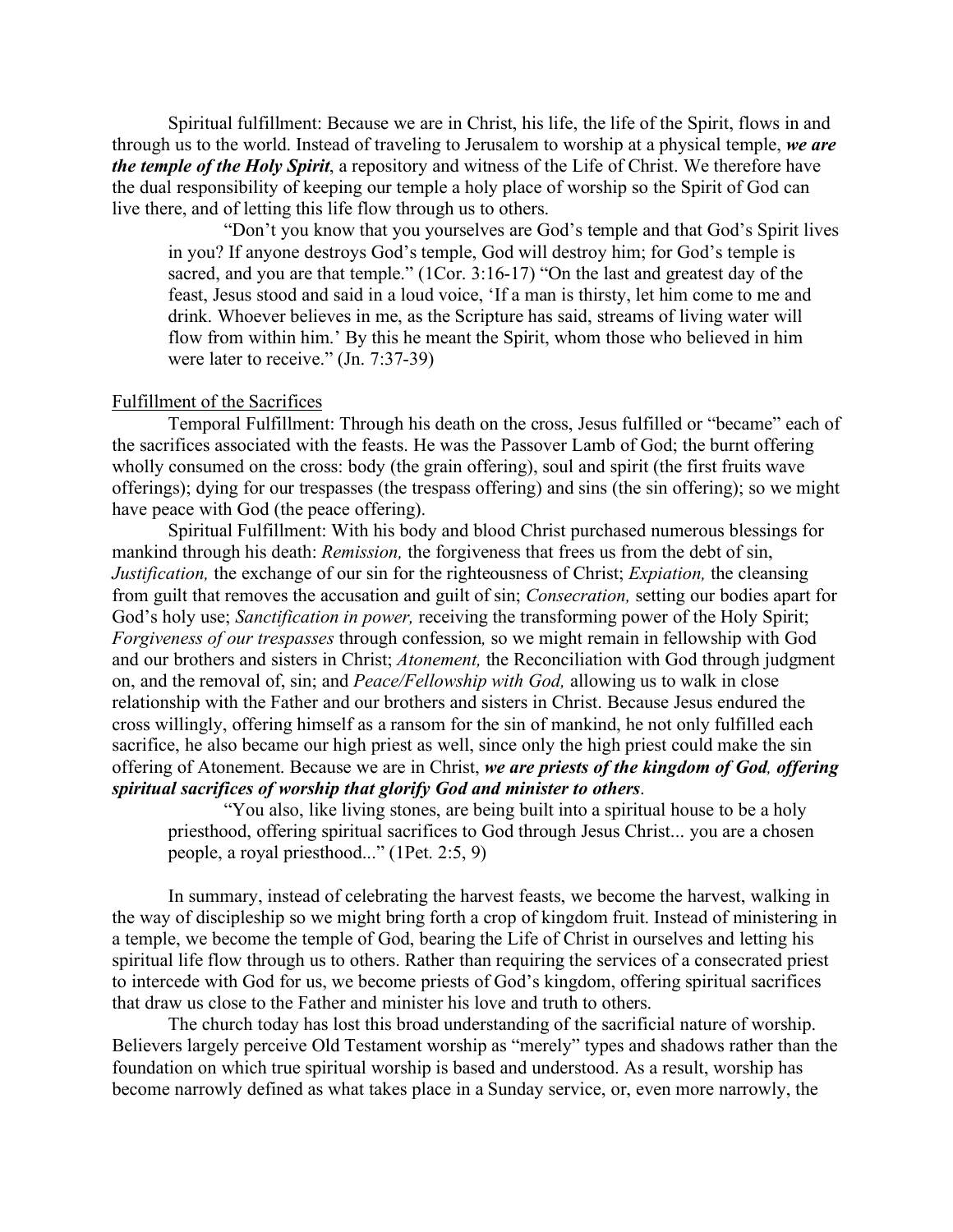singing part of the service led by a dynamic "worship team." The purpose of this book is to foster an appreciation of worship that the early church had, based on an understanding of the blessings that come to us through Christ's fulfillment of the Old Covenant sacrifices. As we appropriate and act on these blessings by faith, they are *worked into* us – body, soul, and spirit through our relationship with God, and *worked out* in our relationships with others. It is this conscious two-fold response to the blessings of God that constitutes our worship of the Father in spirit and in truth, for we cannot love the Lord without loving our neighbor as well.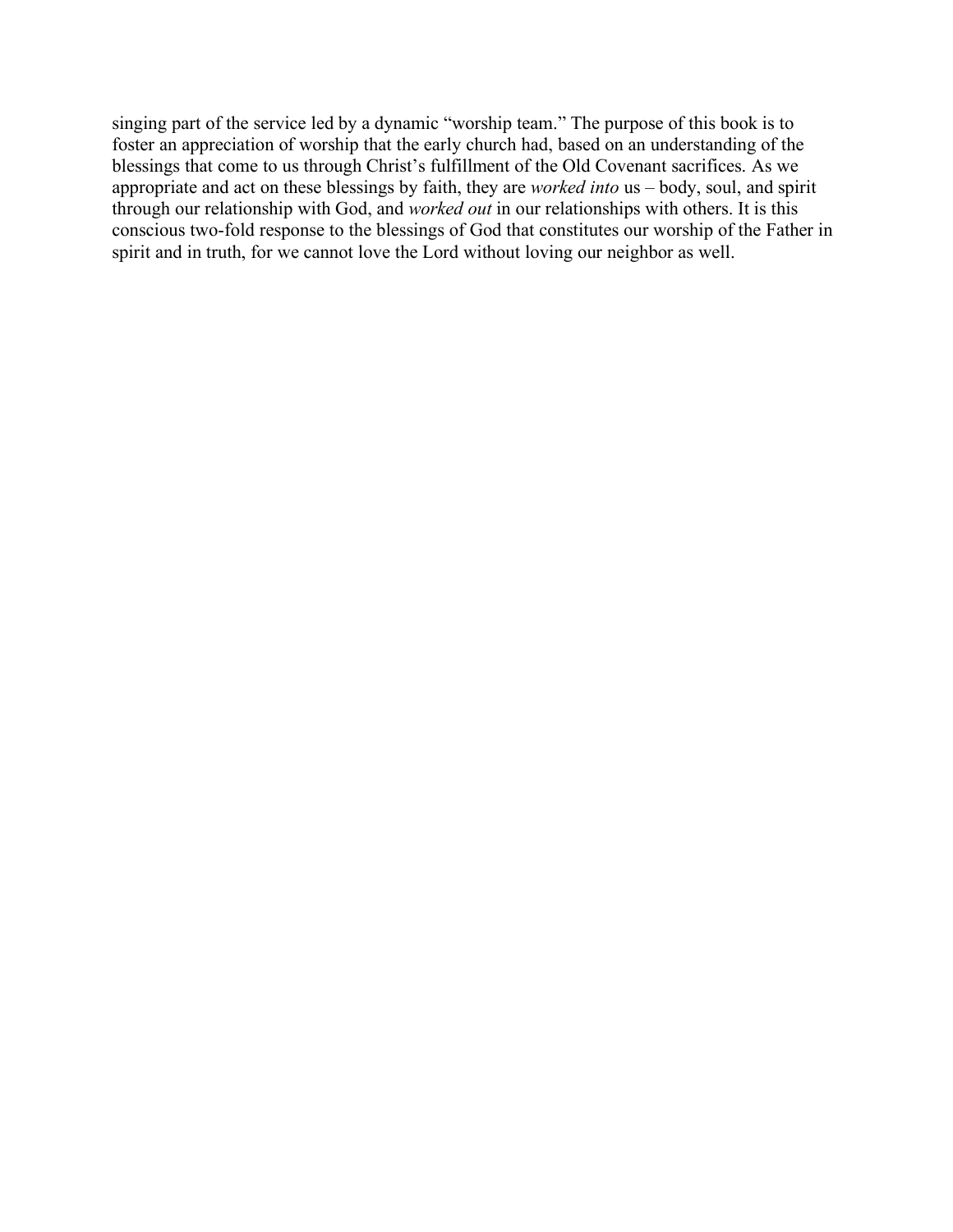## THE PASSOVER LAMB

*Old Covenant Sacrifice: "Each man is to take a lamb for his family, one for each household... all the people of the community of Israel must slaughter them at twilight. Then they are to take some of the blood and put it on the sides and tops of the doorframes of the houses where they eat the lambs... The blood will be a sign for you on the houses where you are; and when I see the blood, I will pass over you. No destructive plague will touch you when I strike Egypt." (Exod. 12:3,6,7,13)* 

*New Covenant Fulfillment: "For Christ our Passover lamb has been sacrificed." (1Cor. 5:7)*

## Corresponding Feast: *Passover*  Theme: *Deliverance to a New Beginning*

The Passover lamb was a yearling ram of good conformation and size, completely free from any marks or defects, symbolizing its purity. It was sacrificed annually as a memorial of the first Passover. The Israelites had sprinkled the blood of the sacrificial lamb over their doorposts so the destroying angel would "pass over" their houses. Because of this covering, Israel was delivered from death and their slavery in Egypt. The meat was shared by neighbors, extended family and any guests, providing nourishment for the next day's journey. The Passover feast was repeated annually to remind the Jews of God's deliverance that started them on their new beginning to the Promised Land.

#### **Fulfillment in Christ**

Jesus fulfilled the Passover sacrifice with his death on the cross, becoming the Lamb of God, sacrificed for the sin of the world. Because he paid the blood price of redemption for mankind, we are forgiven and our debt of sin has been canceled. To have a debt forgiven is to be completely free from it, and any penalties that go with it. The forgiveness we receive as a result of Christ's sacrifice results in the *Remission,* or cancellation*,* of sin. As the Israelite's sprinkled the lamb's blood over their doors, we do the same thing in a spiritual sense when we are saved, being delivered from the kingdom of darkness, the power of sin and death, and God's wrath against sin at the end of the age.

#### **Our Faith Response**

In the original Greek, Hebrews 11:1 defines faith as the "substance (or substantiation) of things hoped for..." The connotation is one of standing firm in our convictions, with the clear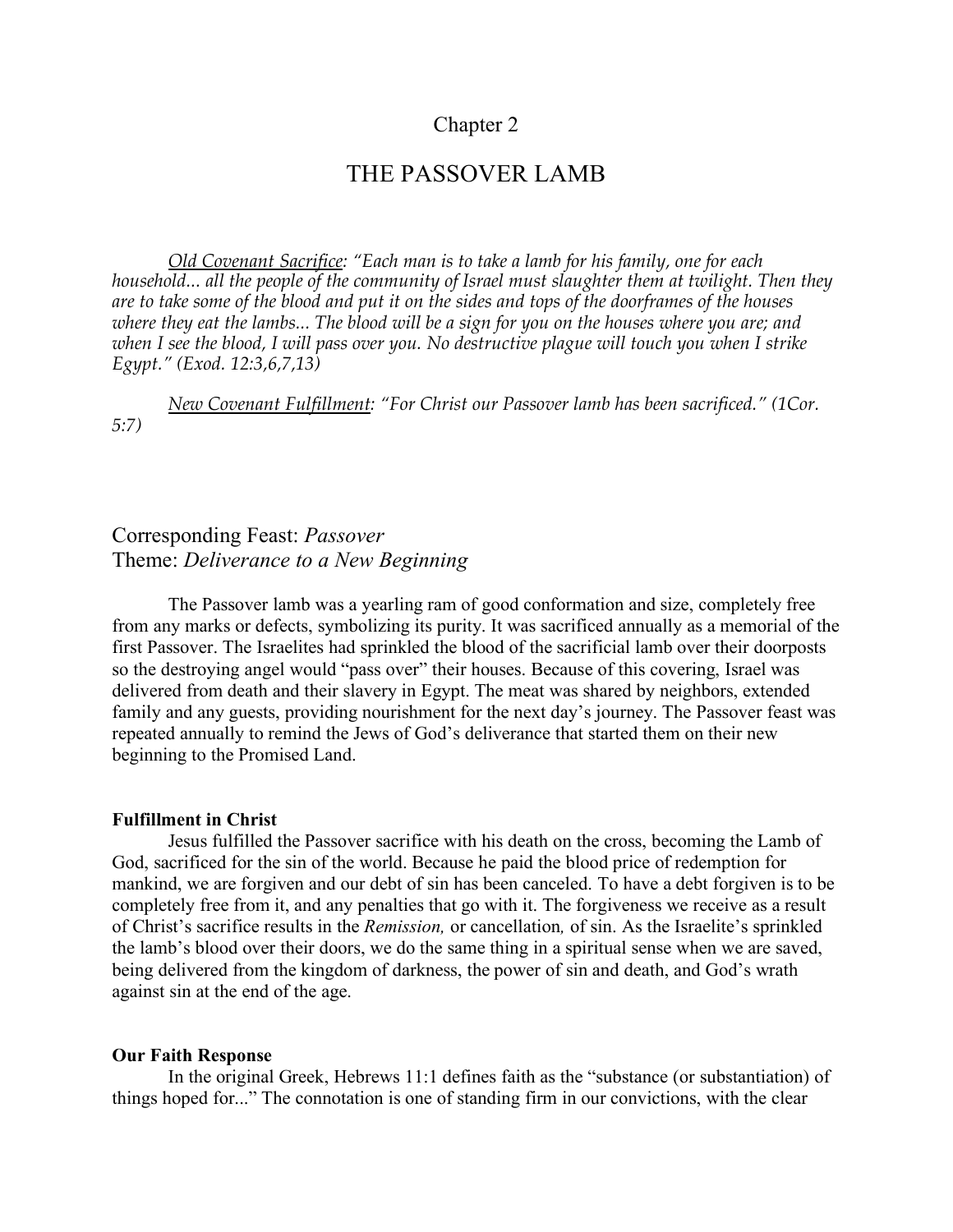implication of acting on them. Faith therefore has a component of *action*. This action is what James describes as the works that proceed from and prove our faith. We are therefore called to respond to the spiritual gifts and blessings we receive as a result of Christ's fulfillment of the sacrifices. *Our responses to these blessings become the spiritual sacrifices of our worship in the New Covenant, fulfilling what the physical sacrifices foreshadowed of true spiritual worship.* As spiritual priests of the New Covenant, we have a duty to both God and man. Our spiritual worship therefore extends not only 'vertically' in worship offerings to the Father; it also has a 'horizontal' intercessory component, extending the blessings of God to our fellow man. This applies first to our brothers and sisters in the church because of Christ's commandment that we love one another, and extends to the unsaved because of the great commission to make disciples.

*Vertical response*: Through Christ's redemptive sacrifice we have been forgiven of our sin, and delivered from the kingdom of darkness and the power of death. We make a new spiritual beginning, being 'born again' by the power of the Holy Spirit. Our response to this deliverance is the same as if someone saved us from any form of certain death. We owe a debt not just of gratitude, but of our very life to that individual. In some cultures, such a debt is a legally recognized obligation. Because Jesus gave his life so we could live free of the sentence of death, our daily worship is to give our life back to him, making him our Lord. We are to live the rest of our time on earth for God rather than ourselves.

"And he died for all, that those who live should no longer live for themselves but for him who died for them and was raised again." (2Cor. 5:15)

Giving Jesus the right of Lordship is the cornerstone of our salvation walk. We do not come into complete obedience when we make Jesus our Lord, but we do make the commitment to submit to God's will and learn obedience. Unless and until we take this step we will not be able to make any lasting spiritual progress, for we cannot be disciples of Christ without giving up our right to live as we please. Some people try to accept Jesus as their Savior without making him Lord. Jesus likens such a one to seed that springs up in shallow soil, but does not take root. Unless we send our roots deep into the soil of Christ, our faith will wither and we will fall away in time of testing.

Because Jesus came to call sinners to repentance, many people come to Christ as broken vessels. Those who have come through experiences that impair their ability to trust may not be emotionally capable of complete surrender to the lordship of Christ. In these cases, making Jesus Lord can be likened to giving him the keys to every room in our house, trusting him to open each locked door in his perfect timing. He will enter each room along with us when we are ready, casting the light of truth into every dark corner and giving us the courage to accept and deal with what we find there. In this way we receive healing from those things that hinder our ability to trust.

"Then Jesus said to his disciples, 'If anyone would come after me, he must deny himself and take up his cross and follow me. For whoever wants to save his life will lose it, but whoever loses his life for me will find it.'" (Mark 8:34,35) "Any of you who does not give up everything he has cannot be my disciple." (Lk. 14:33)

*Horizontal response*: As intercessors of the mercy and forgiveness we have received from Christ, we are called to forgive all those who sin against us. Having had our debt of sin erased, we are required to no longer keep a record of offenses committed against us. Any bitterness we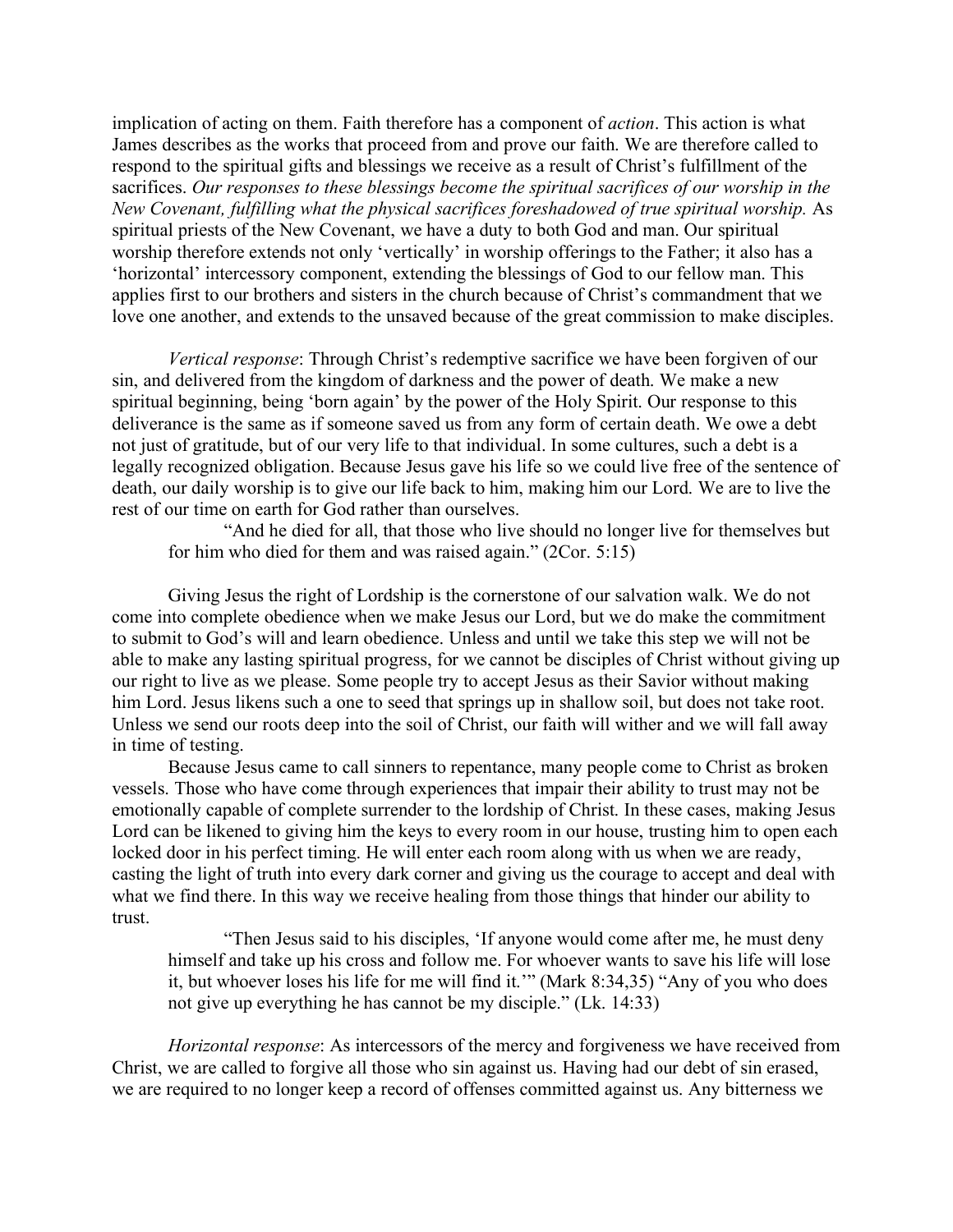harbor against a brother or sister results in spiritual separation from them, creating an unhealthy condition in the body of Christ. When we do not forgive, this creates an obstruction in the flow of the Holy Spirit, hindering our fellowship within the body as well as our relationship with the Father. We have to let go of resentment caused by past injuries, and daily forgive others for present offenses. Scripture states that we do not really love the Lord if we do not forgive our brother. If our love for the Lord is thus impaired, then so is our fellowship with him, at least on our part, for love is the basis of all healthy relationships. That is why Jesus linked our continued fellowship with the Father to forgiveness for our fellow man.

"And when you stand praying, if you hold anything against anyone, forgive him, so that your Father in heaven may forgive you your sins." (Mark 11:25) "If anyone says, 'I love God,' yet hates his brother, he is a liar. For anyone who does not love his brother, whom he has seen, cannot love God, whom he has not seen. And he has given us this command: Whoever loves God must also love his brother." (lJn. 4:20-21)

Forgiving others (along with not judging them) is perhaps the hardest kingdom lesson we must learn, yet it is one of the most important. We cannot mature in Christ if we are still behaving like selfish children, dwelling on the offences committed against us. Unresolved hurt keeps us locked in a prison of our own making, preventing us from walking in the freedom of Christ's love. Because this subject is so very important, Jesus addressed the need to forgive on numerous occasions.

"Then Peter came to Jesus and asked, 'Lord, how many times shall I forgive my brother when he sins against me? Up to seven times?" Jesus answered, 'I tell you, not seven times, but seventy-seven times.'" (Mt. 18:21-22) "But I tell you: Love your enemies and pray for those who persecute you, that you may be sons of your Father in heaven." (Mt. 5:44) "Therefore, if you are offering your gift at the altar and there remember that your brother has something against you, leave your gift there in front of the altar. First go and be reconciled to your brother; then come and offer your gift." (Mt. 5:23-24) "Then the master called the servant in. 'You wicked servant,' he said, 'I canceled all that debt of yours because you begged me to. Shouldn't you have had mercy on your fellow servant just as I had on you?' In anger his master turned him over to the jailers to be tortured, until he should pay back all he owed. This is how my heavenly Father will treat each of you unless you forgive your brother from your heart." (Mt. 18:32-35)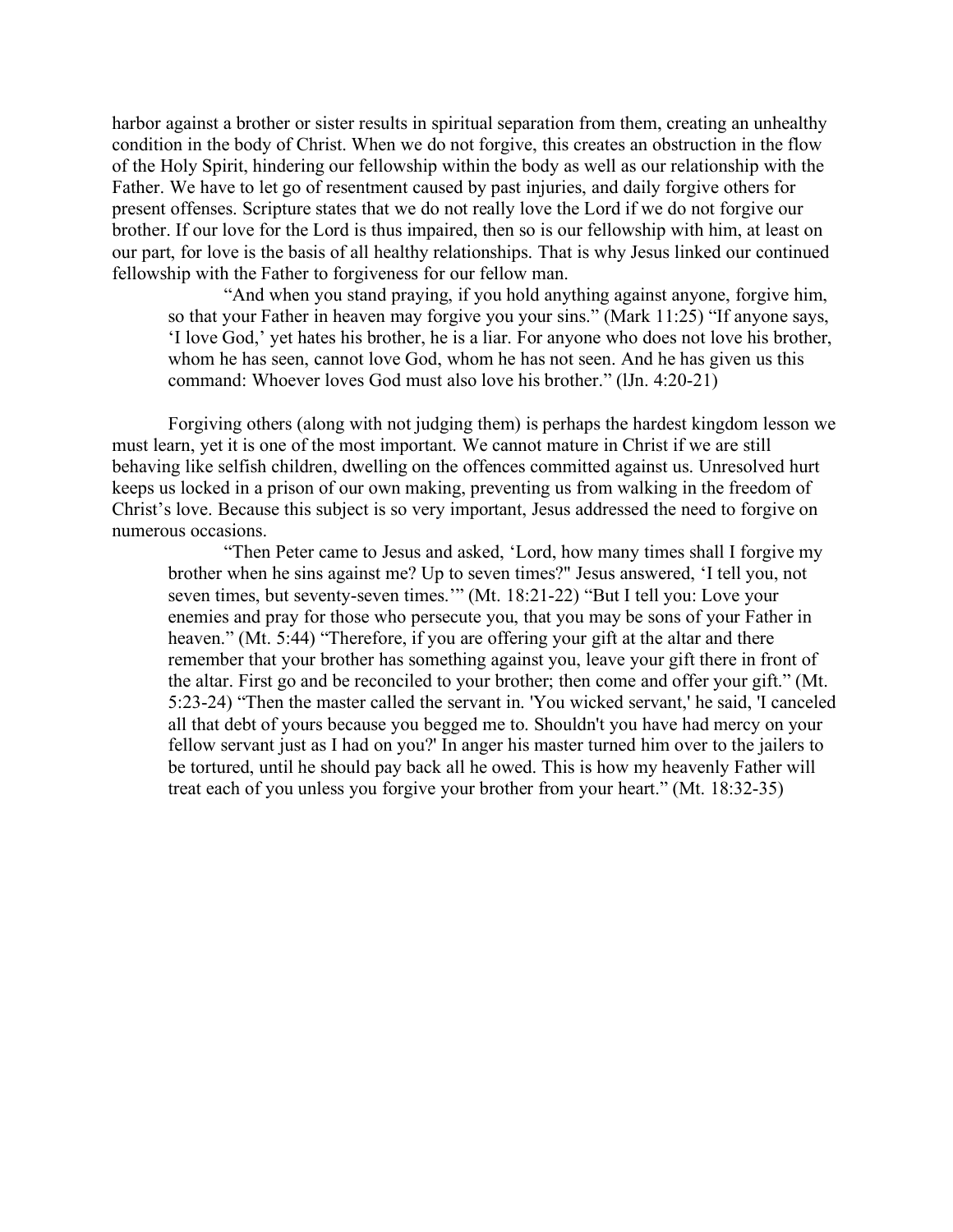## THE BURNT OFFERING

*Old Covenant Sacrifice: "On the fifteenth day of this month there is to be a festival; for seven days eat bread made without yeast. Present to the Lord an offering made by fire, a burnt offering... made by fire every day for seven days as an aroma pleasing to the Lord." (Num. 28:17, 19, 24)*

*New Covenant Fulfillment: "You were washed, you were sanctified, you were justified in the name of the Lord Jesus Christ and by the Spirit of our God." (1Cor. 6:11) "How much more, then, will the blood of Christ, who offered himself unblemished to God, cleanse your conscience from acts that lead to death, so that we may serve the living God." (Heb. 9:13)*

## Corresponding Feast: *Unleavened Bread*  Theme: *Cleansing*

The sacrifice of a young ram as a whole burnt offering was the established means of worship long before the Old Covenant of law. The Lord provided just such a sacrifice for Abraham to make on Mt. Moriah (Gen. 22:13). Under the law, the whole burnt offering became the foundational sacrifice of worship, providing a daily covering of atonement for the nation. It was offered by the priests both morning and evening, as well as weekly and monthly, and could be made by individuals as well. It was also offered for the nation during each of the three seasonal festivals. The burnt offering had to be a perfectly formed unblemished young bull, ram, or, for the poor, a dove. This sacrifice was also known as the "holocaust offering," because it was entirely consumed by fire upon the altar of burnt offering: (Gr: *holos,* whole*; kaustos,*  burned).

The rites required for this sacrifice were very specific. At the altar, the individual or priest laid his hands on the head of the offering, the same as he did for the sin and trespass offerings. This represented the transference of sin onto the soul of the animal, which was then sacrificed for the individual or entire community. Since it was wholly dedicated to the Lord, no portion of it could be eaten. The spiritual 'covering' of atonement provided by this sacrifice enabled God's people to remain in continual covenant relationship with him.

Because fire represents God's holiness, consummation by fire is symbolic of purification and cleansing through judgment. This cleansing aspect is closely associated with the feast of Unleavened Bread with its theme of cleansing from sin and the influences of the world. The total consummation of the burnt offering foreshadowed the work of Jesus' blood in completely cleansing us from sin.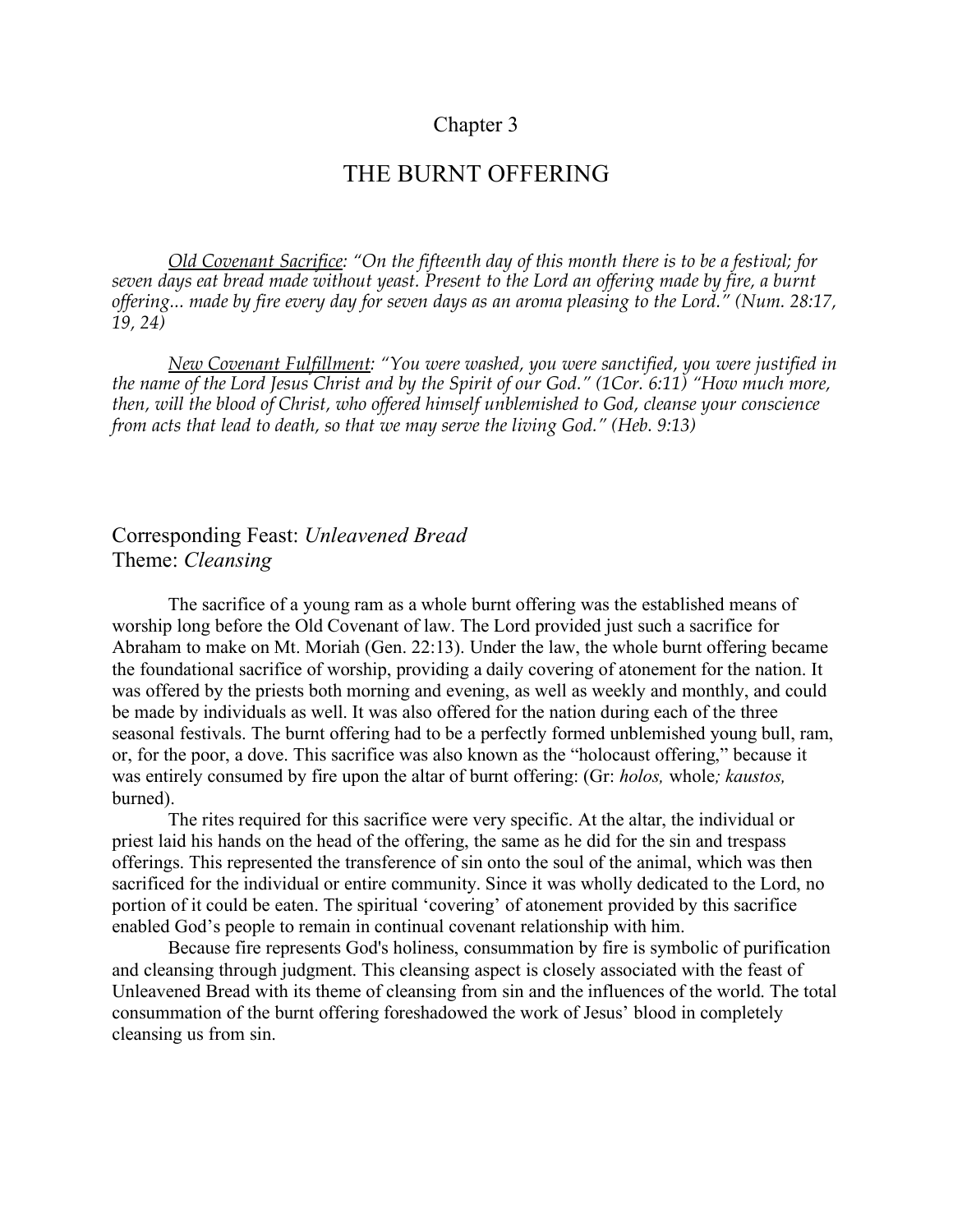## **Fulfillment in Christ**

In order to cleanse us, Jesus took all our sins on himself, fulfilling the symbolic transference of sin onto the burnt offering. In effect, Jesus spiritually "became" sin for us, so we could become righteous by virtue of our spiritual position in him. The act of being made righteous is known as justification; as a result we have 'right standing' with God. This is necessary because forgiveness is not enough to restore our lost relationship with the Father. Although forgiveness and justification are indivisible gifts, they have different functions. The forgiveness of redemption frees us from the debt of sin, bringing us *out of* the kingdom of darkness; justification cleanses us from sin and covers us with the righteousness of Christ, bringing us *into* the kingdom of God and giving us right of access into God's throne room.

"God made him who had no sin to be sin for us, so that in him we might become the righteousness of God." (2Cor. 5:21)

Because Jesus bore our sins on the cross, our souls are cleansed from past sin, removing the barrier of guilt between God and man. This cleansing of the conscience from guilt comes in a package deal with forgiveness and justification in Christ, and is referred to in theology as *expiation*. Although sin never interrupts God's love for us, it can keep us from entering his Presence. A guilty conscience produces fear of exposure and judgment, hindering us from coming to the light and drawing near to God. The description of Adam and Eve hiding from the Lord in Eden is a classic example of this effect. Having our conscience cleansed by the blood of Christ, we become sensitive to the Presence of God and the present conviction and leading of the Holy Spirit. Expiation helps us resist the pull of temptation and the accusations of the enemy that cause us to slip back into sin.

 "But now in Christ Jesus you who once were far away have been brought near through the blood of Christ." (Eph. 2:13) "How much more, then, will the blood of Christ, who through the eternal Spirit offered himself unblemished to God, cleanse our consciences from acts that lead to death, so that we may serve the living God!" (Heb. 9:14)

#### **Our Faith Response**

*Vertical Response:* Like everything else in the kingdom of God, justification comes by faith. It is not "our" faith that accomplishes this, but *the faith of Christ* that we are given when we place our trust in him. When we exercise this gift of faith it becomes ours, in the same way that the ability to ride a bike becomes ours once we have done it. The exercise of this faith is not a one-off event that occurs just when we come to Christ; it is the means by which we live, dayto-day, moment-by-moment, in the kingdom of God. Faith is the currency of the kingdom, the primary ingredient in every kingdom recipe. Nothing can be accomplished in the spiritual realm without it. It is important to understand this, because the enemy continues to accuse or even condemn us, attempting to keep us from walking in the power that comes from freedom in Christ.

"Therefore, since we have been justified through faith, we have peace with God through our Lord Jesus Christ." (Rom. 5:1)

Because we have been justified through the gift of faith that saves and justifies us, the spiritual sacrifice of our worship is to live by the faith we have been given, rather than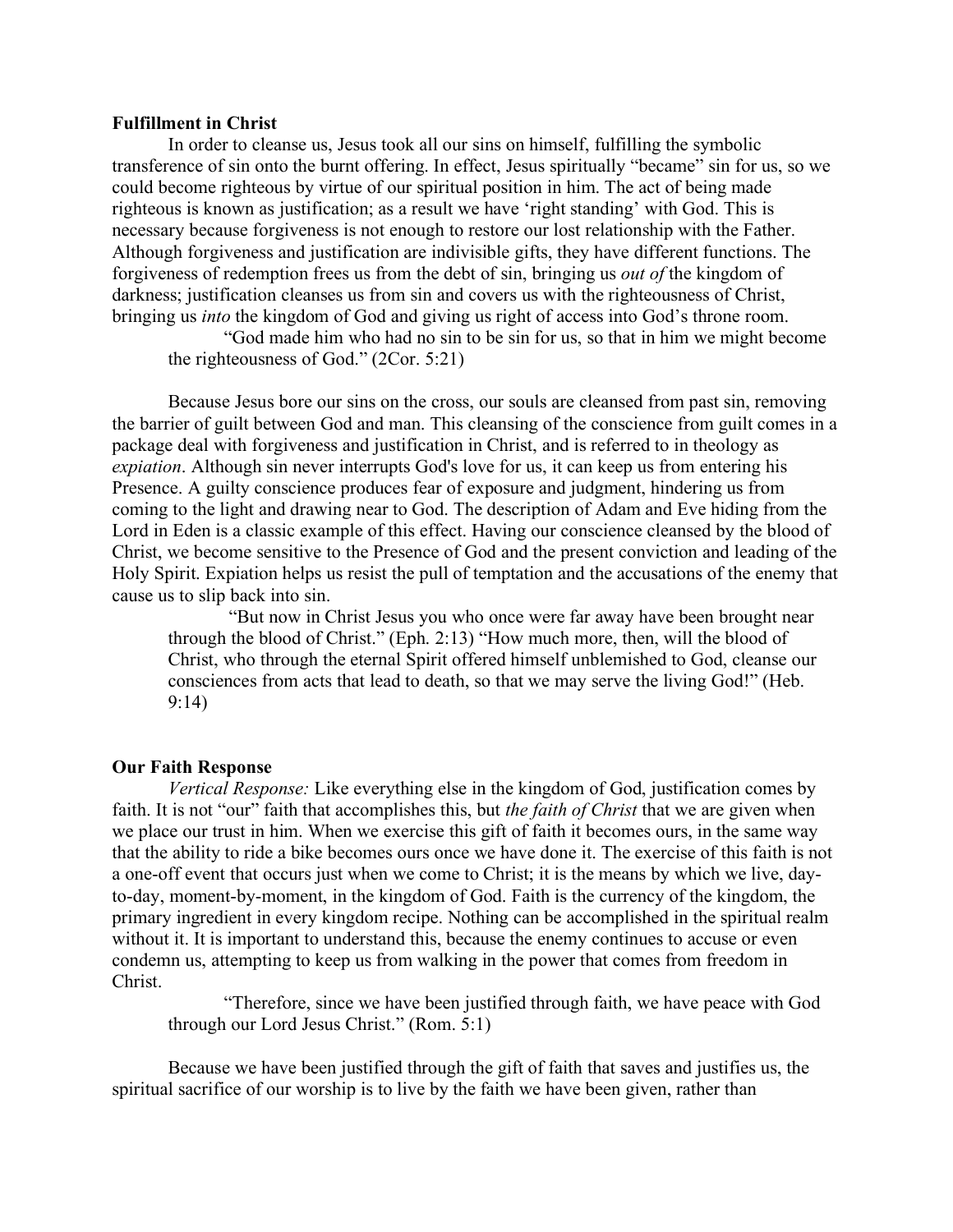continuing "to walk by sight" as we did before we were saved. Living by faith and trusting in the Father's love for us, we learn to persevere in our salvation walk no matter our circumstances, growing in righteousness and holiness.

"For it is by grace you have been saved through faith – and this not from yourselves – it is the gift of God – not by works, so that no one can boast. (Eph. 2:8) "We live by faith, not by sight." (2Cor. 5:7) "The just(-*ified*) shall live by faith..." (Heb. 10:38 KJV) "The life I now live in the flesh, I live by *the faith of the Son of God*, who loved me and gave himself for me." (Gal 2:20 KJV)

*Horizontal response*: Because we have been given the righteousness of Christ, we become intercessors of that righteousness to all men. This means that we are not to rush into judgment of sin based on the outward appearance of a person or matter. Jesus summarized his approach to judgment: "You judge according to human standards; I pass judgment on no one." (Jn. 8:15) We are to refrain from gossip and criticism of others, for when we engage in these things we establish excuses for not having to accept and love them. We owe a special duty to our brothers and sisters in Christ, because they share the same right standing with the Father that we have. Part of our worship in spirit and truth is therefore to accept others as they are, to refrain from passing judgment on them, especially those in the body of Christ. By what right do we pass judgment on a brother's disobedience when our own obedience is not yet perfected? And how can we pass judgment on someone whom God has declared forgiven and justified by Christ's blood?

"This righteousness from God comes through faith in Jesus Christ to all who believe... for all... are justified freely by his grace through the redemption that came by Christ Jesus." (Rom. 3:24-26) "Judge not according to the appearance, but judge righteous judgment." (Jn. 7:24 KJV) "Who are you to judge someone else's servant? To his own master he stands or falls. And he will stand, for the Lord is able to make him stand." (Rom. 14:4) "Therefore, accept one another, just as Christ accepted you, for the glory of God" (Rom. 15:7)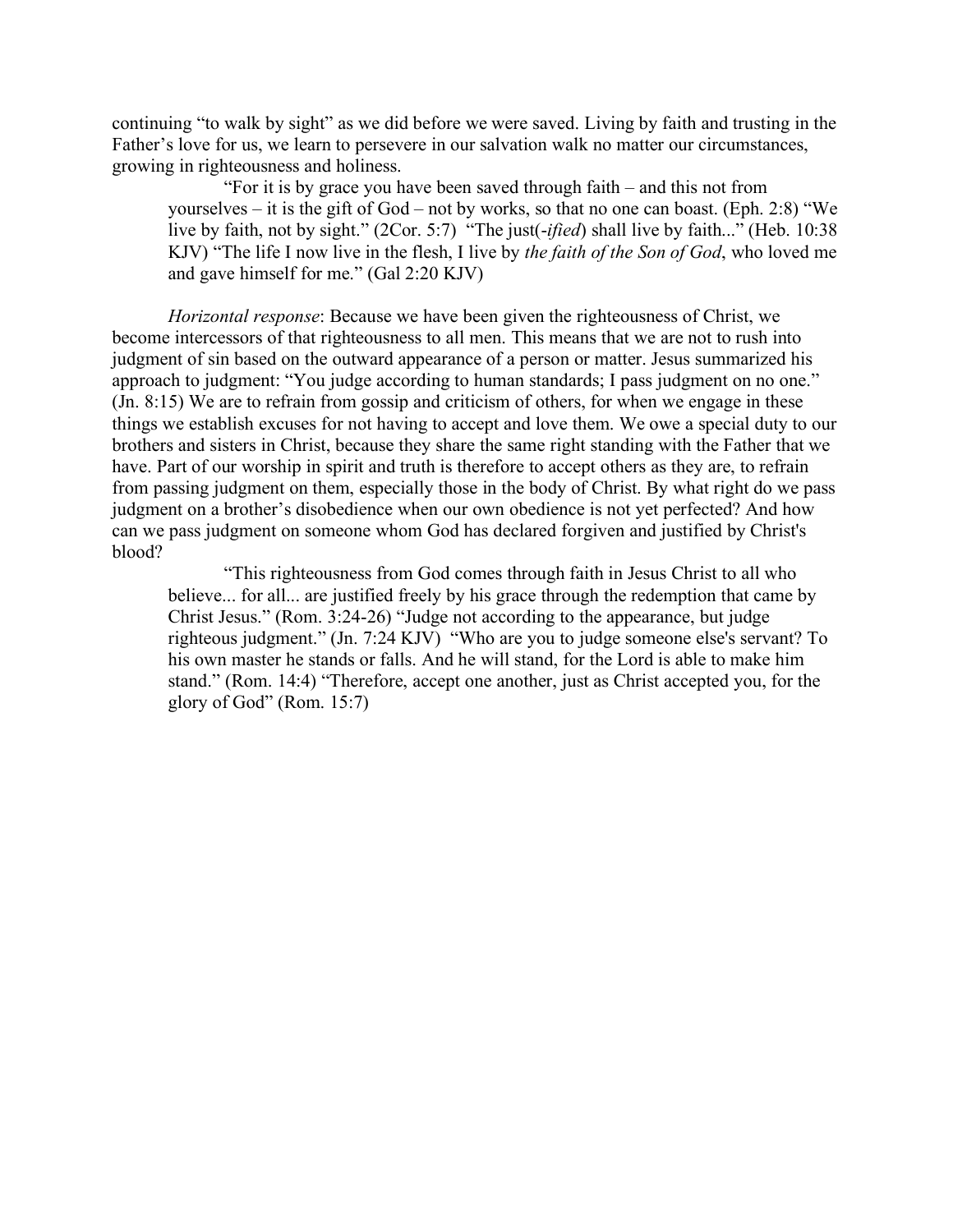## THE GRAIN OFFERING

*Old Covenant Sacrifice: "When someone brings a grain offering to the LORD, his offering is to be of fine flour. He is to pour oil on it, put incense on it and take it to Aaron's sons the priests. The priest shall take a handful of the fine flour and oil, together with all the incense, and burn this as a memorial portion on the altar, an offering made by fire, an aroma pleasing to the LORD." (Lev. 2:1-3)*

*New Covenant Fulfillment: "Therefore, I urge you, brothers, in view of God's mercy, to offer your bodies as living sacrifices, holy and pleasing to God – which is your spiritual worship." (Rom. 12:1)*

## Corresponding Feasts: *Firstfruits and Pentecost* Theme: *Consecration —>Sanctification*

The grain offering was made from flour, oil, incense, and salt, and kneaded into loaves or flat cakes that were sacrificed on the bronze altar in the courtyard. It always accompanied the whole burnt offering. When the grain offering was made by itself, part of it was burned as a consecrated memorial to the Lord, while the rest was reserved for the priests. Since bread is symbolic of the body, this offering was made without the 'corrupting' elements of leaven and honey. Leaven represents sin, unbelief, hypocrisy, and the corruption of the world system. Honey is a type of the pleasurable desires that give birth to sin and corrupt the flesh.

"Every grain offering you bring to the LORD must be made without yeast, for you are not to burn any yeast or honey in an offering made to the LORD by fire." (Lev. 2:11)

The required addition of incense, salt and oil was just as significant as the prohibition of honey and leaven. Oil was used to consecrate whatever it touched. It also symbolized joy, foreshadowing the ministry of the Holy Spirit. The oil seeped into the rough texture of the grain, softening it, enabling it to be fully consumed in the fire. Incense from the altar, which was a foreshadowing or type of prayer, created an aroma on burning that was pleasing to God. Salt is a preservative, symbolizing the lasting nature of a covenant. It always accompanied the making of a covenant of friendship between two parties.

"The priest is to take a handful of... oil, together with all the incense..." (Lev. 6:15) "Season all your grain offerings with salt. Do not leave the salt of the covenant of your God out of your grain offerings; add salt to all your offerings." (Lev. 2:13)

A variant of the grain offering is associated with the theme of consecration that characterized the feasts of both Firstfruits and Pentecost. The Firstfruits grain offering consisted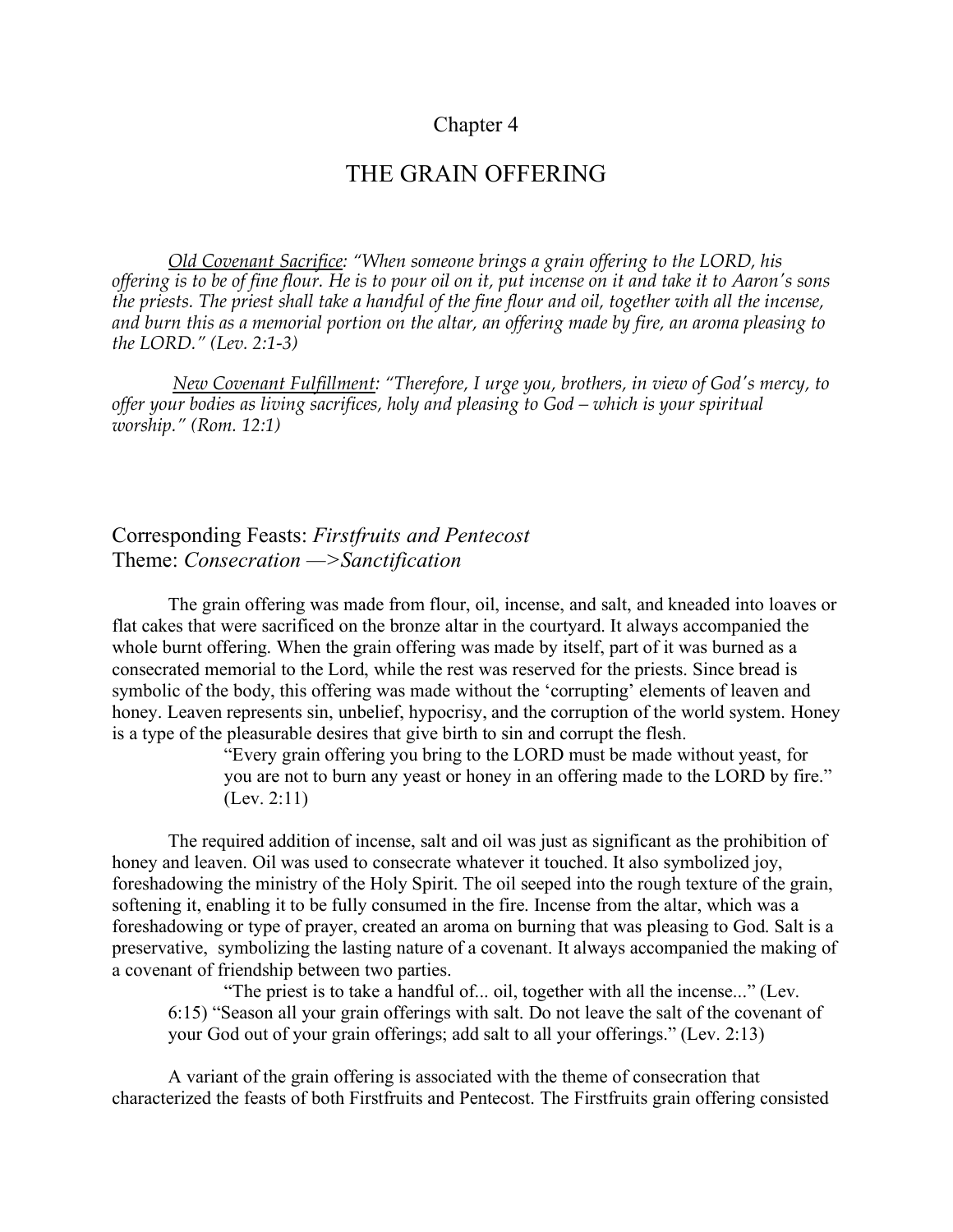of the first sheaves of barley fresh picked from the field, which were waved, or consecrated, to God. The Pentecostal wave offering was of the first batch of wheat, after it was ground into flour, mixed with leaven and baked into two enormous loaves of bread. The variance from the strict ingredient list of the grain offering was allowed for these two first fruits celebrations because neither offering was consumed by fire; instead they were both lifted up and waved above the altar as a symbol of the first fruits consecration of the coming harvest. To make a first fruits offering was to offer God the first and best portion of the crop in gratitude for his blessing on the land. As believers, we are the consecrated first fruits portion of the resurrection of all mankind from the dead.

"He chose to give us birth through the word of truth, that we might be a kind of firstfruits of all he created." (Jas. 1:18)

## **Fulfillment in Christ**

In Scripture, grain or bread is a type of the body. Christ's offering of his body on the cross fulfilled the grain offering, consecrating our bodies as clean and holy to the Lord. As a result of our consecration by Christ, we are sealed with the Holy Spirit, and he imparts to us the spiritual fulfillment of the oil, incense, and salt that was added to the grain offering. The consecrating oil of joy softens the texture of our 'grainy' nature and anoints our bodies to the service of God. The Holy Spirit offers the incense of intercessory prayer for every believer, so we may offer our body as a living sacrifice to the Lord. The Spirit also guarantees the salt of faithfulness and peace, the preservative of the covenant.

"And by that will, we have been made holy through the sacrifice of the body of Jesus Christ once for all." (Heb. 10:10)

*Consecrating Oil*: "Christ... anointed us, set his seal of ownership on us, and put his Spirit in our hearts as a deposit, guaranteeing what is to come." (2Cor. 1:21-22)

*Incense*: "... the Spirit intercedes for the saints in accordance with God's will." (Rom. 8:27)

*Salt*: "...Therefore, since we have been justified through faith, we have peace with God through our Lord Jesus Christ... (Rom. 5:1) "If we are faithless, he will remain faithful, for he cannot disown himself." (Tim. 2:13)

In conjunction with his fulfillment of the Passover sacrifice and the whole burnt offering, Christ's fulfillment of the grain offering symbolizes the completed inceptive work of redemption. Christ's fulfillment of the Passover lamb deals with the effects of sin on our *spirit*, delivering us from spiritual darkness. His fulfillment of the burnt offering illustrates the work of redemption on our *soul*, justifying us and cleansing us from guilt so we can resist temptation and the accusations of the enemy by faith. Finally, his fulfillment of the grain offering consecrates our bodies to God, so we do not make the mistake of thinking our body is corrupt, thereby confusing it with our old sin nature, often referred to as 'the flesh.' Having been consecrated by Christ to God, we are holy: spirit, soul, and body. We are therefore called to walk in holiness.

"And the very God of peace sanctify you wholly; and I pray God your whole *spirit and soul and body* be preserved blameless unto the coming of our Lord Jesus Christ." (1Thess. 5:23)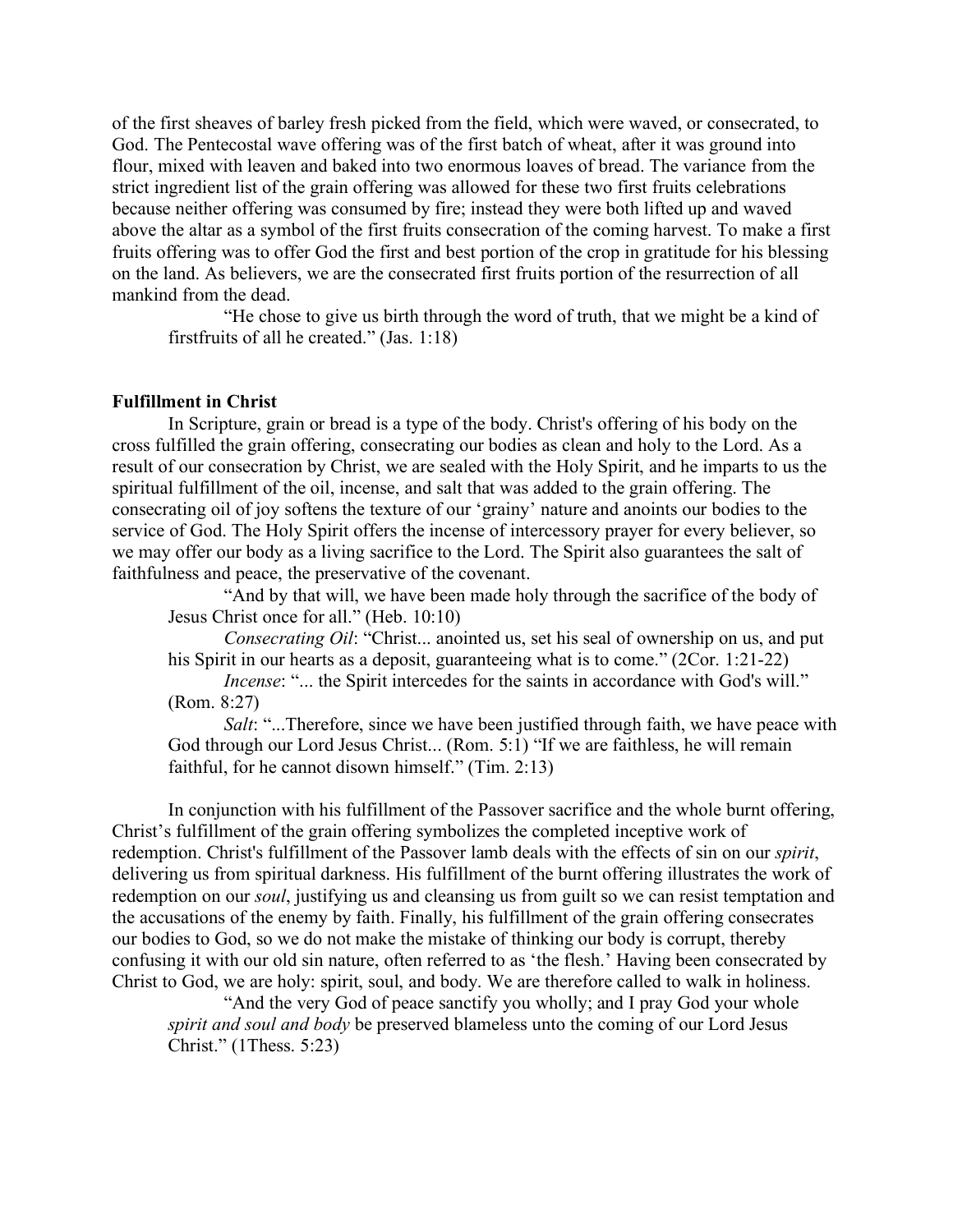#### **Our Faith Response**

*Vertical response*: The consecration of our bodies (the oil), the continual intercession of the Spirit (the incense), and the faithfulness of Christ (the salt), are the work of the Holy Spirit in us. However, we also have to do our part. Having been saved and set apart to God's purposes, we are called to offer our bodies to God as a living sacrifice of worship. As much as possible, we are to remove those things that cause us to sin – the corrupting elements of leaven and honey, as sources of temptation. As the grain offering accompanied the burnt offering both morning and evening, we are to make this spiritual sacrifice on a daily basis, keeping our bodies pure and holy. Since this is such a problem area, there is a great deal of Scripture on the subject.

"Do you not know that your body is a temple of the Holy Spirit, who is in you, whom you have received from God? You are not your own; you were bought at a price. Therefore honor God with your body." (lCor.6:19-20) "Do not offer the parts of your bodies to sin, as instruments of wickedness, but rather offer yourselves to God, as those who have been brought from death to life; and offer the parts of your body to him as instruments of righteousness." (Rom. 6:13) "... let us purify ourselves from everything that contaminates body and spirit, perfecting holiness out of reverence for God." (2Cor. 7:1) "It is God's will that you should be holy: that you should avoid sexual immorality; that each of you should learn to control his own body in a way that is holy and honorable, not in passionate lust like the heathen, who do not know God; and that in this matter no one should wrong his brother or take advantage of him. The Lord will punish men for all such sins, as we have already told you and warned you. For God did not call us to be impure, but to live a holy life." (1Thess. 4:3-7)

*Horizontal response*: As we remove those things (the honey and leaven) that defile us, we become intercessors of the holiness of God, channels of the qualities imparted to us by the Holy Spirit, symbolized by the oil, incense, and salt that were added to the grain offering. These qualities help define our relationships as we minister the joy, intercession, and peace of Christ to others, especially our brothers and sisters in the Lord.

*Oil:* "Rejoice in the Lord always." (Phil. 4:4)

*Incense:* "Be alert, and always keep on praying for all the saints." (Eph. 6:18) *Salt:* "Make every effort to live in peace with all men and to be holy; without holiness no one will see the Lord." (Heb. 12:14)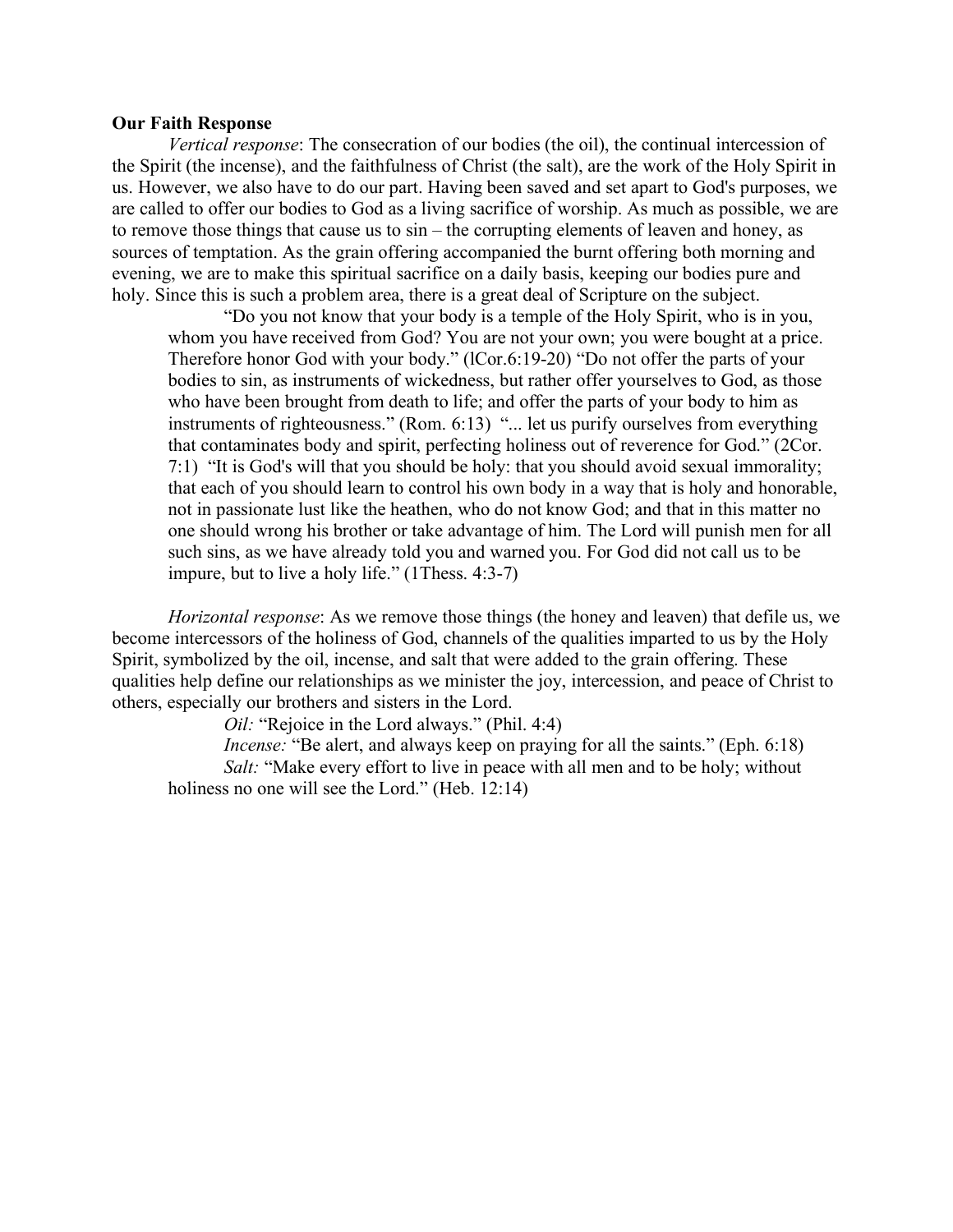## THE WAVE OFFERING

*Old Covenant Sacrifice: "Count off fifty days up to the day after the seventh Sabbath, and then present an offering of new grain to the LORD. From wherever you live, bring two loaves made of two-tenths of an ephah of fine flour, baked with yeast, as a wave offering of firstfruits to the LORD." (Lev. 23:16-17)*

*New Covenant Fulfillment: "But you will receive power when the Holy Spirit comes on you; and you will be my witnesses in Jerusalem, and in all Judea and Samaria, and to the ends of the earth." (Acts 1:8) "I pray also that the eyes of your heart may be enlightened in order that you my know the hope to which he has called you, the riches of his glorious inheritance in the saints, and his incomparably great power for us who believe." (Eph. 1:18-19)*

## Corresponding Feasts: *Firstfruits and Pentecost*  Theme: *Consecration — >Sanctification in Power*

The wave offering was an act of consecration made by the priests in connection with various sacrifices and feasts. The priest 'waved' the offering at the altar, lifting it above his head in an act of consecration to the Lord. The wave offering is especially identified with the feasts of Firstfruits and Pentecost, when the first fruits of the barley and wheat crops were consecrated to God, sanctifying the whole harvest. The fresh picked grain of the wave offering of Firstfruits is associated with the inceptive work of consecration that occurs at conversion, while the wave offering of Pentecost is more closely associated with the ongoing sanctifying work of the Holy Spirit. The first fruits wheat offering of Pentecost was ground into flour and baked into two huge loaves. This offering was unusual for two reasons: it was doubled, signifying power, and it included leaven. This allowed the two loaves to rise to an impressive size, confirming the symbolism of strength and power.

The feasts of Firstfruits and Pentecost meant more than just the consecration of the harvest. Both feasts share the themes of the grain offering and the wave offering, because they were both symbolic of Israel's consecration and sanctification as God's chosen people. The time between Firstfruits and Pentecost was a 'season' of consecration, spent in prayer and fasting. The wave offering of Pentecost completed the consecration period that started on Firstfruits. This seven-week period might be compared in some respects to the Catholic fasting season of Lent. God's people looked forward to Pentecost in the same way that the church has for multiplied centuries looked forward to Easter. Pentecost was therefore a day of completion, celebrating the fulfillment of one's commitment to walk in holiness that began on the feast of Firstfruits.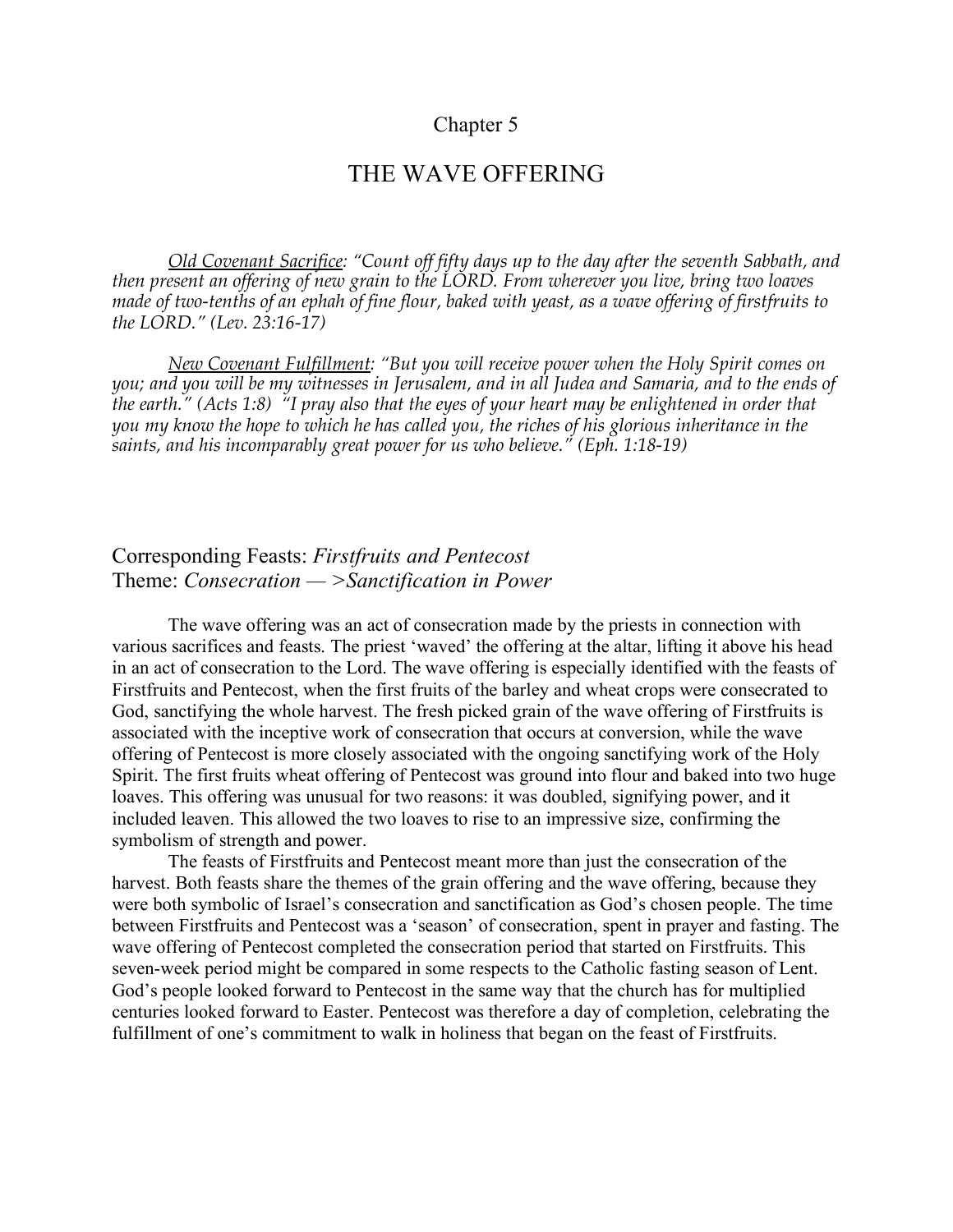#### **Fulfillment in Christ**

Jesus' disciples were aware that he was crucified on Passover afternoon and raised to life again on Firstfruits, fulfilling the themes of both feasts. They also understood the symbolism of power in the dual consecrated wave offering of Pentecost, so when Jesus told them they would receive power when they were baptized by the Holy Spirit a few days later, they naturally assumed this would take place on Pentecost. That's why they were all gathered together in one place that Pentecost morning. Everyone in the house was filled with the power of the Spirit, consecrated to witness to the gospel of the kingdom by the testimony of their lives and their words.

The relationship between the feasts of Firstfruits and Pentecost provides some insight into our walk and worship in Christ. We are initially consecrated, or set apart, to God when we are born again of the Holy Spirit. Having been consecrated as holy to God and receiving the righteous of Christ, we are called to walk in holiness and righteousness. This is not a matter of religious observance or practice or works. We grow in holiness and righteousness only as *we are changed into the image of Christ*. This process is known as transformation by the Holy Spirit. It is a process, signified by the seven-week period between the two feasts. The process of sanctification by which we grow in holiness operates through the power of the Spirit.

"Do not conform any longer to the pattern of this world, but be transformed by the renewing of your mind." (Rom. 12:2) "And we, who with unveiled faces all reflecting the Lord's glory, are being transformed into his likeness with ever-increasing glory, which comes from the Lord, who is the Spirit." (2Cor. 3:17-18)

The transforming power of the Holy Spirit is primarily evidenced in the armor of God and the gifts of the Spirit. The armor of God and spiritual gifts empower individual believers, as well as the corporate body of Christ in the local church, to walk in righteousness and grow in Christ's love. The armor enables believers to resist the spiritual forces that oppose us, allowing the Holy Spirit to accomplish his long-term work of transformation. The gifts of the Spirit edify and encourage us to persevere, providing every believer with a purpose and function to fulfill in the body of Christ.

"For we are all baptized by one Spirit into one body – whether Jews or Greeks, slave or free – and were all given the one Spirit to drink."  $(1Cor. 12:13)$  "If you then, who are evil, know how to give good gifts to your children, how much more will your Father in heaven give the Holy Spirit to those who ask him!" (Luke 11:11)

## **Our Faith Response**

The two-fold blessing of the armor of God and spiritual gifts allows us to do our part in the process of spiritual transformation. As we continue to respond in faith to these blessings, we are built up together in love within the body of Christ, and we become strong in the power of the Spirit that enables us to overcome the world.

#### The Armor of God

When we enter the kingdom and become children of God, we are identified with Christ, receiving spiritual citizenship and a family. However, it's not all milk and cookies. In addition to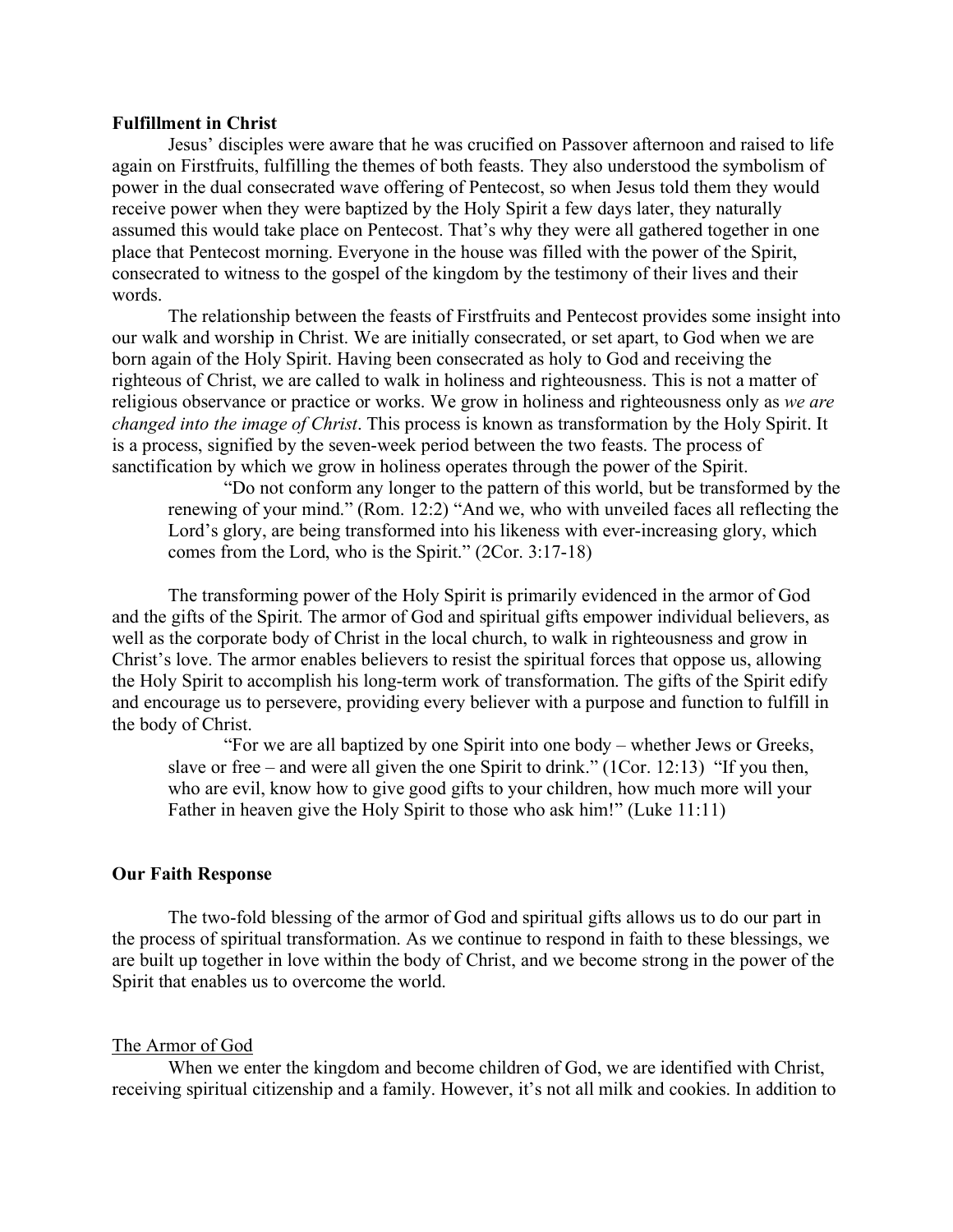gaining friends, we acquire foes, and God's enemies take a special interest in tempting and attacking us. Due to the nature of the beast, the spiritual forces of darkness actively wage continual war against every disciple of Christ to keep us from coming into maturity.

"For our struggle is not against flesh and blood, but against the rulers, against the authorities, against the powers of this dark world and against the spiritual forces of evil in the heavenly realms." (Eph. 6:12)

Having been freed from the enemy's spiritual domain and brought into God's camp in the battle against evil, the Holy Spirit gives us the power to stand and protect ourselves and those under our spiritual covering. Every believer has access to the power of the Spirit in order to overcome the power of the enemy and walk in righteousness.

"His divine power has given us everything we need for life and godliness through our knowledge of him who called us by his own glory and goodness." (2Pet. 1:3)

Some may question why we have to participate in this battle. Among other reasons, it is necessary for our spiritual growth. Just as our muscles grow strong and mature only when they strain against an opposing force, we come into maturity as we struggle against the spiritual forces that oppose us. The spiritual battlefield is the proving ground of our faith, testing and refining us for service in the kingdom of God. There can be no victory without a battle, no overcoming without a protracted struggle that tests endurance and proves faithfulness.

"Now it is required that those who have been given a trust must prove faithful." (lCor.4:2) "For whatsoever is born of God overcometh the world: and this is the victory that overcometh the world, even our faith." (lJn. 5:4 KJV)

The power of God that carries us through to victory in spiritual battles is likened by Paul to spiritual armor that protects, strengthens, and empowers us. Although this armor is ours by virtue of our position in Christ, we need to make it our own it through faith, in the same way a new car doesn't really become 'ours' until we drive it. It's the same with the armor of God. In his letter to the Ephesians, Paul states that we need to "put on" the armor of God, as one would put on physical armor for it to be effective. This expression is Paul's way of expressing the truth that these gifts, like every other spiritual gift, must be appropriated through faith, which consists of belief and action.

"Finally, be strong in the Lord and in his mighty power. Put on the full armor of God so that you can take your stand against the devil's schemes." (Eph. 6:10-11)

*Vertical response*: The ethic of responding to our (human) enemies in love does not apply to our spiritual enemies. Our spiritual sacrifice is to "put on" the armor and join the spiritual fight against the forces of darkness, whether or not we 'feel like it.' We do not have to go out looking for a fight, because our enemy is always looking for us. Vigilance against sin always starts in cleaning up our own backyard, not in judging our brother or sister for their messy house!

"Be self-controlled and alert. Your enemy the devil prowls around like a roaring lion looking for someone to devour." (lPet. 5:8) "So let us put aside the deeds of darkness and put on the armor of light." (Rom.13:12) "Therefore put on the full armor of God, so that when the day of evil comes, you may be able to stand your ground, and after you have done everything, to stand. Stand firm then, with the belt of truth buckled around your waist, with the breastplate of righteousness in place, and with your feet fitted with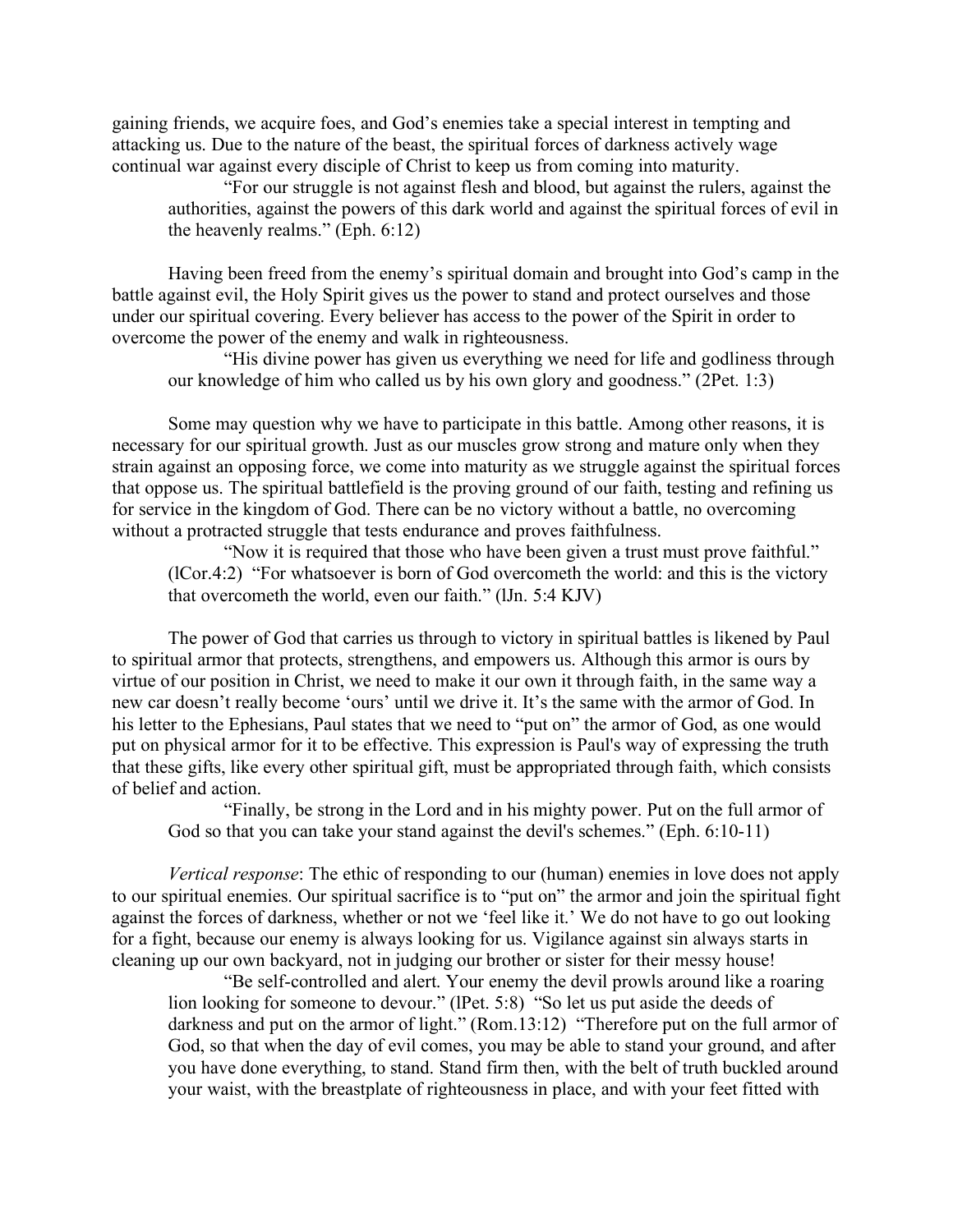the readiness that comes from the gospel of peace. In addition to all this, take up the shield of faith, with which you can extinguish all the flaming arrows of the evil one. Take the helmet of salvation and the sword of the Spirit, which is the word of God. And pray in the Spirit on all occasions with all kinds of prayers and requests. With this in mind, be alert and always keep on praying for all the saints." (Eph 6:13-18)

*Horizontal response*: We have been called into one body. As we become a functioning part of a local church, we are perfected and brought into unity with other believers. As intercessors of the power of God, we are called to stand together in battle with other believers. Having put on the armor by which we stand and fight, we are to stand with our brothers and sisters in Christ, interceding for them so we may all stand together. It is not possible for the solitary soldier to last any length of time on the battlefield.

In any protracted campaign, there are times of rest and replenishment. As we spend time alone with Christ, we renew our strength; when we spend time in fellowship with our brothers and sisters, we find encouragement to persevere in the testing of our faith. We may need to be reminded to put a particular piece of armor back on or to find strength in prayer and the intercession of others. We are called to support and pray for one another.

"Therefore encourage one another and build each other up, just as in fact you are doing." (1Thess. 5:11) "...Stand firm in one spirit, contending as one man for the faith of the gospel without being frightened in any way by those who oppose you." (Phil. 1:27- 28) "And pray in the spirit on all occasions with all kinds of prayers and requests. With this in mind, be alert and always keep on praying for all the saints." (Eph. 6:18)

#### The Gifts of the Spirit

Along with spiritual armor, we also receive gifts of the Spirit that edify, or build up the body. There are different types of spiritual gifts listed in the New Testament. These gifts are given to individuals according to the will of the Spirit, so the whole body might be built up to walk in the righteousness of Christ in service to others. Some gifts are given as positions of authority within the church, such as the five-fold ministry gifts of Ephesians 4. Other gifts are somewhat more ethereal, such as having a word of wisdom in a particular circumstance or the ability to discern spirits, to heal, or speak in foreign languages. These gifts are of a more situational nature, given for the purpose of demonstrating the truth of the gospel and the love of God at a particular time. A listing of these gifts can be found in the  $12<sup>th</sup>$  chapter of Paul's first letter to the Corinthians. Other gifts are of a more enduring nature, based on our individual aptitudes and abilities, and these are discussed in Romans 12. It is up to us to make the investment to discover our gifts and put them to use for the kingdom of God.

 "This salvation, which was first announced by the Lord, was confirmed to us by those who heard him. God also testified to it by signs, wonders and various miracles, and gifts of the Holy Spirit distributed according to his will." (Heb. 2:3-4) "Now to each one the manifestation of the Spirit is given for the common good." (lCor. 12:7)

*Vertical response*: As parents, we encourage our children to find and develop their natural talents, whether in sports, the ability to play a musical instrument, a propensity for understanding science or math, etc. The Father is no less interested in our development. Since the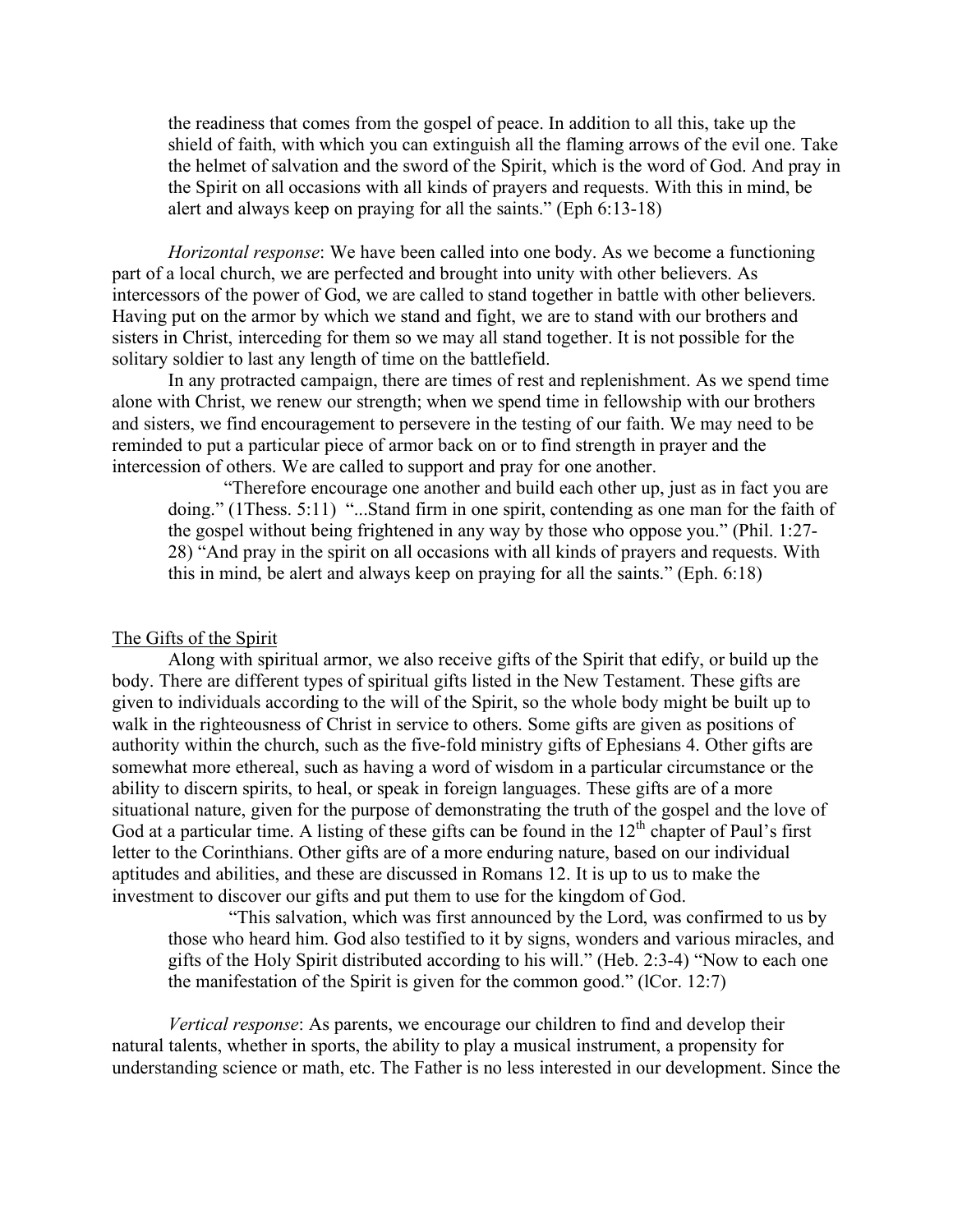gifts of the Spirit are given to each individual according to the will of God, our spiritual sacrifice is to discover our spiritual gifts, seeking God's will for our place of service in the church.

 "Now you are the body of Christ, and each one of you is a part of it. And in the church God has appointed first of all apostles, second prophets, third teachers, then workers of miracles, also those having gifts of healing, those able to help others, those with gifts of administration, and those speaking in different kinds of tongues. Are all apostles? Are all prophets? Are all teachers? Do all work miracles Do all have gifts of healing? Do all speak in tongues? Do all interpret? But eagerly desire the greater gifts." (lCor. 12:27-31) "But in fact God has arranged the parts of the body, everyone of them, just as he wanted them to be." (lCor. 12:18)

*Horizontal response*: As intercessors of the sanctifying power of God, we are called to use the gifts we have been given to build each other up in love. Our concern in seeking to discover and use our gifts should always be for the edification of the body in God's timing rather than for our own elevation through a demonstration of God's power. The use of spiritual gifts without submission to the Spirit's leading can be like trying to drive a high powered automobile through a crowd without brakes: it can result in injuries.

"Each one should use whatever gift he has received to serve others, faithfully administering God's grace in its various forms. If anyone speaks, he should do it as one speaking the very words of God. If anyone serves, he should do it with the strength God provides, so that in all things God may be praised through Jesus Christ." (lPet. 4:10-11) "Follow after charity, and desire spiritual gifts ... Even so ye, forasmuch as ye are zealous of spiritual gifts, seek that ye may excel to the edifying of the church." (lCor. 14:1,12 KJV)

The word edification means 'to construct or strengthen a building,' and is used by Paul to describe 'building up' the body of Christ. We are called to function as a body in order to be built up together, both corporately and individually as the dwelling place of God's Spirit. If we are not in fellowship with other believers then we will not be using our gifts to build up the body, and we will not benefit from the exercise of others' gifts, particularly those that involve church authority. Growth takes place as we remain submitted to God's work and to each other.

"... You are God's building..." (ICor. 3:9) "... built on the foundation of the apostles and prophets, with Christ Jesus himself as the chief cornerstone. In him the whole building is joined together and rises to become a holy temple in the Lord. And in him you too are being built together to become a dwelling in which God lives by his Spirit." (Eph. 2:20-22) "Obey your (church) leaders and submit to their authority. They keep watch over you as men who must give account." (Heb. 13:17) "Let us not give up meeting together, as some are in the habit of doing, but let us encourage one another and all the more as you see the Day approaching." (Heb. 10:25)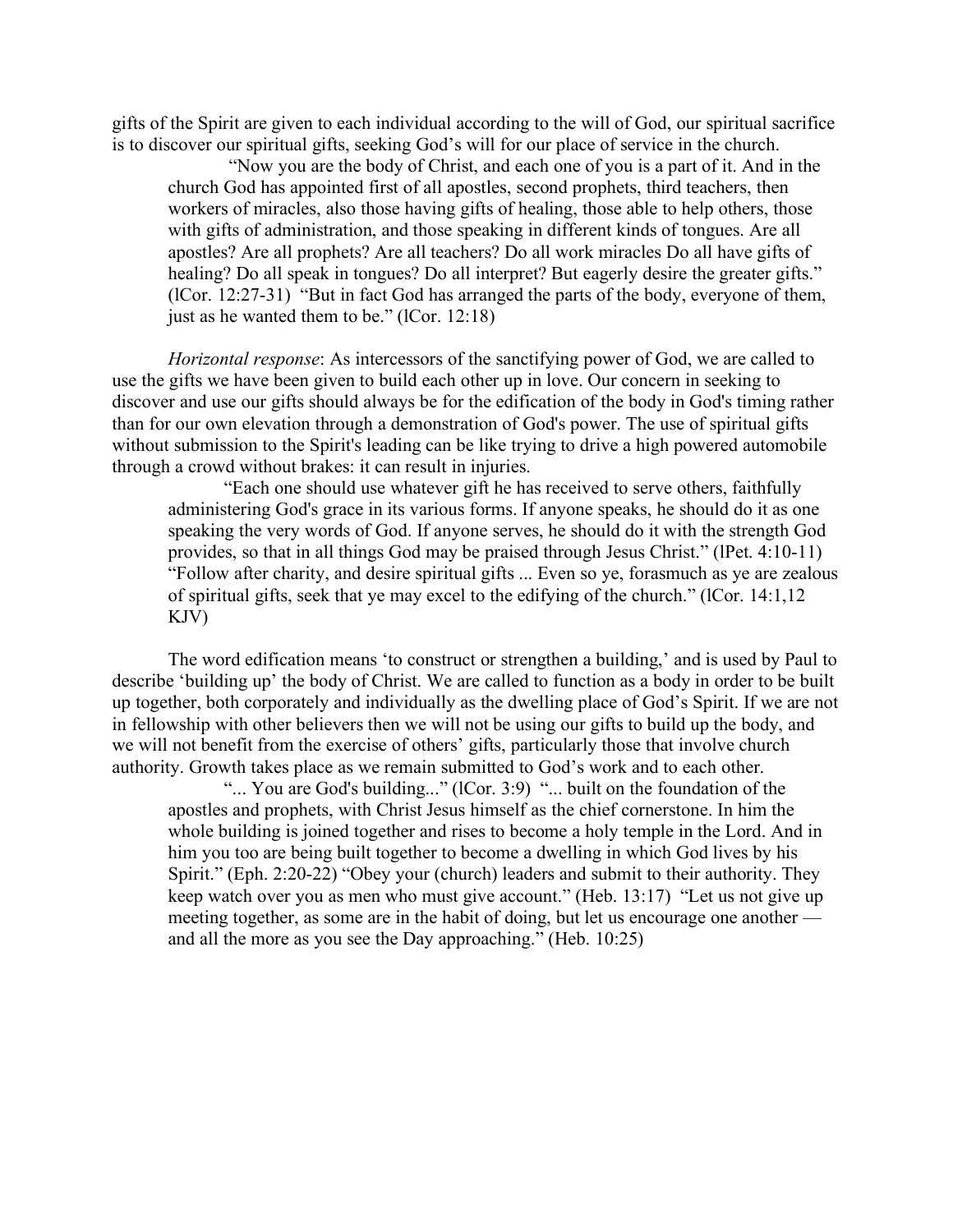## THE TRESPASS OFFERING

*Old Covenant Sacrifice: "... He must bring to the priest, that is, to the LORD, his guilt (trespass) offering, a ram from the flock, one without defect, and... the priest will make atonement for him before the LORD, and he will be forgiven for any of these things he did..." (Lev. 6:6-7)* 

*New Covenant Fulfillment: "If we confess our sins, he is faithful and just and will forgive us our sins and cleanse us from all unrighteousness." (lJn. 1:9)*

## Theme: *Repentance & A New Beginning*  Corresponding Feast: *Trumpets*

The trespass or guilt offering was a blood sacrifice of a male animal, usually a yearling ram. As a public confession, this offering atoned for a sin committed against the Lord or one's neighbor. If one had monetarily wronged another or withheld anything in respect to the tabernacle collections, restitution also had to be made. The trespass offering, made with a repentant heart, brought forgiveness and reconciliation with God through the priest's intercession and the atoning death of the sacrifice. Since the Day of Trumpets coincided with Israel's New Years Day, it had a dual theme: Repentance and a new beginning, preparing the people for the upcoming Day of Atonement and the celebration of the feast of Tabernacles that followed.

## **Fulfillment in Christ**

When we are born into the kingdom, our past sins are forgiven and removed through God's 'blanket amnesty' program. However, we still have need of continuing forgiveness when we go astray. The Scriptures and our own experience testify to this fact. Through Christ's fulfillment of the trespass offering on the cross, he forgives us of the sins we commit after we are saved when we confess them with a sincere desire to change. Since sanctification is a process, we walk a road of repentance from sin as we are convicted by our conscience and the revelation of the Holy Spirit.

"If we claim to be without sin, we deceive ourselves and the truth is not in us." (1Jn. 1:8) "My dear children, I write this to you so that you will not sin. But if anybody does sin, we have one who speaks to the Father in our defense – Jesus Christ, the Righteous One." (1Jn. 2:1)

#### **Our Faith Response**

*Vertical response*: When we confess our sins with the intention of turning away from them, we offer the spiritual sacrifice of repentance. Each time we confess our sins we make a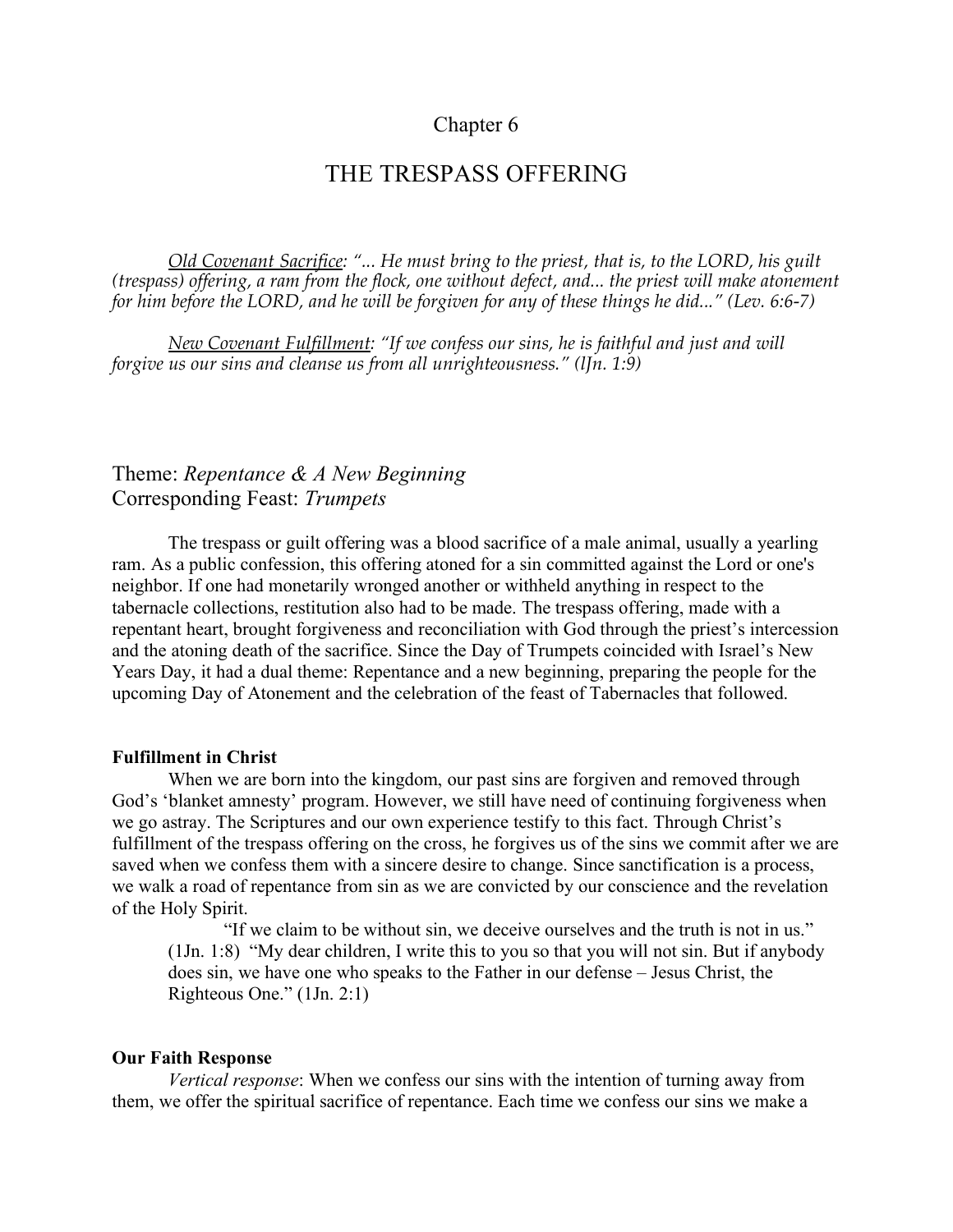new beginning that fulfills the trespass offering, appropriating the forgiveness already available to us in Christ. Our acceptance of God's forgiveness works by the same faith we exercised when we entered the kingdom. God has said that we are forgiven when we confess sin, and therefore it is so. It is as though God put an eternity's worth of forgiveness in a checking account in order to cover all of our past, present and future sins. However, even though the forgiveness is there in our name, we still need 'to write the check to access the funds.' The Lord forgives us each time we come to him with a repentant heart, even though we fall repeatedly. We should not become discouraged, for the Father knows our weakness and he is always faithful, even though we are not always obedient. As long as we get back up each time we fall and do not cherish sin in our heart, we will remain under the protective covering of God's grace.

"For we do not have a high priest who is unable to sympathize with our weaknesses, but we have one who has been tempted in every way, just as we are – yet was without sin. Let us then approach the throne of grace with confidence, so that we may receive mercy and find grace to help us in our time of need." (Heb. 4:15-16) "If we are faithless, he will remain faithful, for he cannot disown himself." (2Tim. 2:13)

*Horizontal response*: As intercessors of the forgiveness of God, we are called to be patient and even longsuffering towards our brothers and sisters as they walk with us towards maturity in Christ. Just as the Father gives us the grace to come to maturity, we are to bear with others who have also been forgiven and justified in Christ. We are to assist them with their burdens, encourage them in their circumstances, and intercede for them in prayer, covering them in love rather than judging them.

"Carry each other's burdens, and in this way you will fulfill the law of Christ." (Gal. 6:2) "Therefore encourage one another and build each other up, just as in fact you are doing." (lThess. 5:11) "Above all, love each other deeply, because love covers over a multitude of sins." (lPet. 4:8)

Encouraging those who are struggling under the deceptions and temptations of the enemy, we are able to restore them when they fall. We need to be as gentle with each other as the Spirit is with us, or we will find ourselves in the position of judging our fellow servants instead of serving alongside them. We who judge others will be judged in return, with the same amount of mercy and compassion we have shown others.

"Be merciful, just as your Father is merciful. Do not judge, and you will not be judged. Do not condemn, and you will not be condemned. Forgive, and you will be forgiven. Give, and it will be given to you. A good measure, pressed down, shaken together and running over, will be poured into your lap. For with the measure you use, it will be measured to you." (Luke 6:36-38) "Brothers, if someone is caught in a sin, you who are spiritual should restore him gently. But watch yourself, or you also may be tempted." (Gal.  $6:1$ )

Scripture directs us to come together in humble admission of our faults and spiritual needs. When we share in small groups, we can find encouragement from other believers who have come through similar problems. We also gain understanding of the trials that others are going through, allowing us to pray with knowledge for them. Sharing our trials and weakness with others, we discover that we are not alone in our temptations. Bringing our struggles into the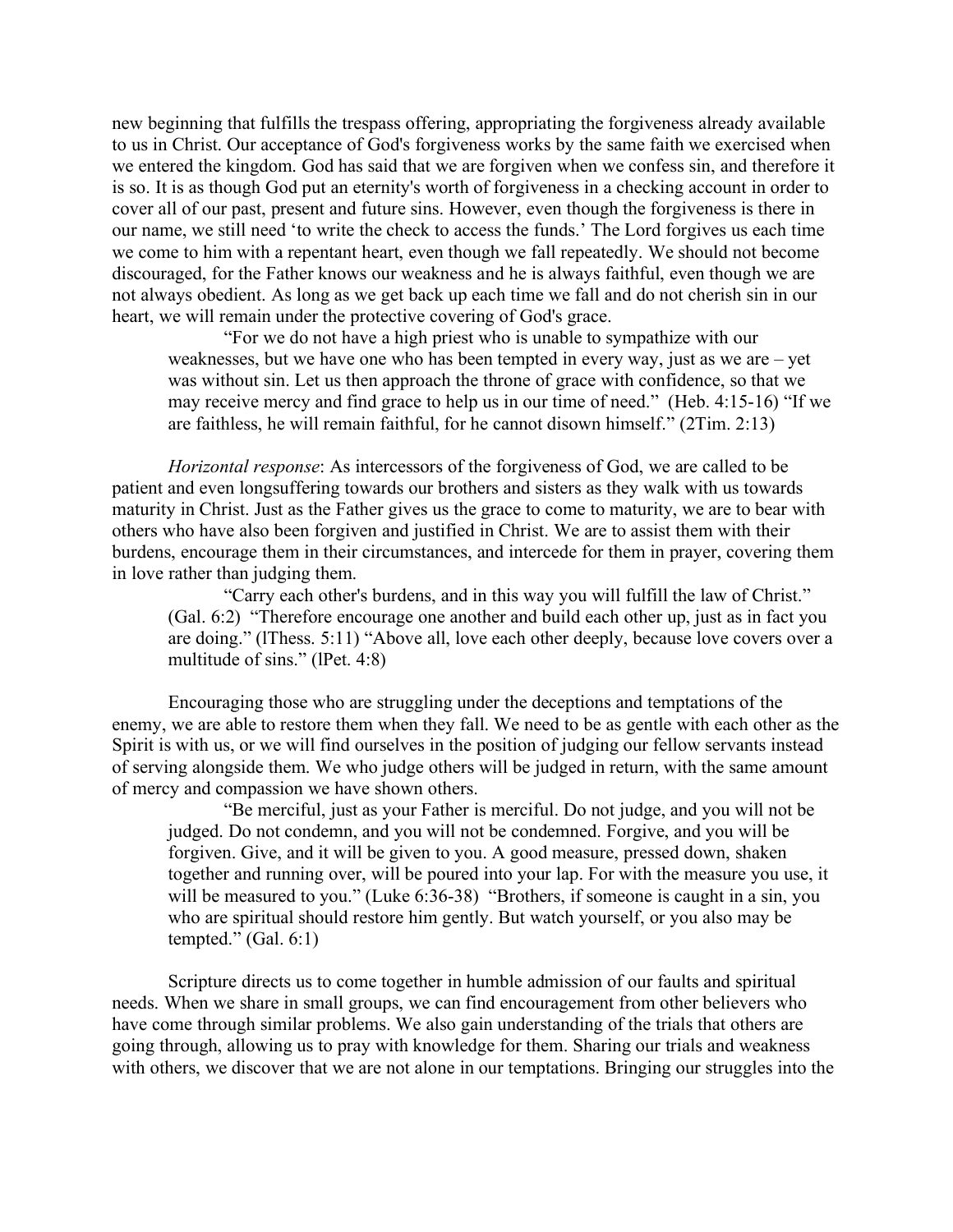light within trusted relationships in the body, we gain the motivation to follow through to achieve lasting change instead of sweeping un-confessed sin under the rug.

"Therefore confess your sins to each other and pray for each other so that you may be healed. The prayer of a righteous man is powerful and effective." (Jas. 5:16) "Nothing in all creation is hidden from God's sight. Everything is uncovered and laid bare before the eyes of him to whom we must give account." (Heb. 4:1)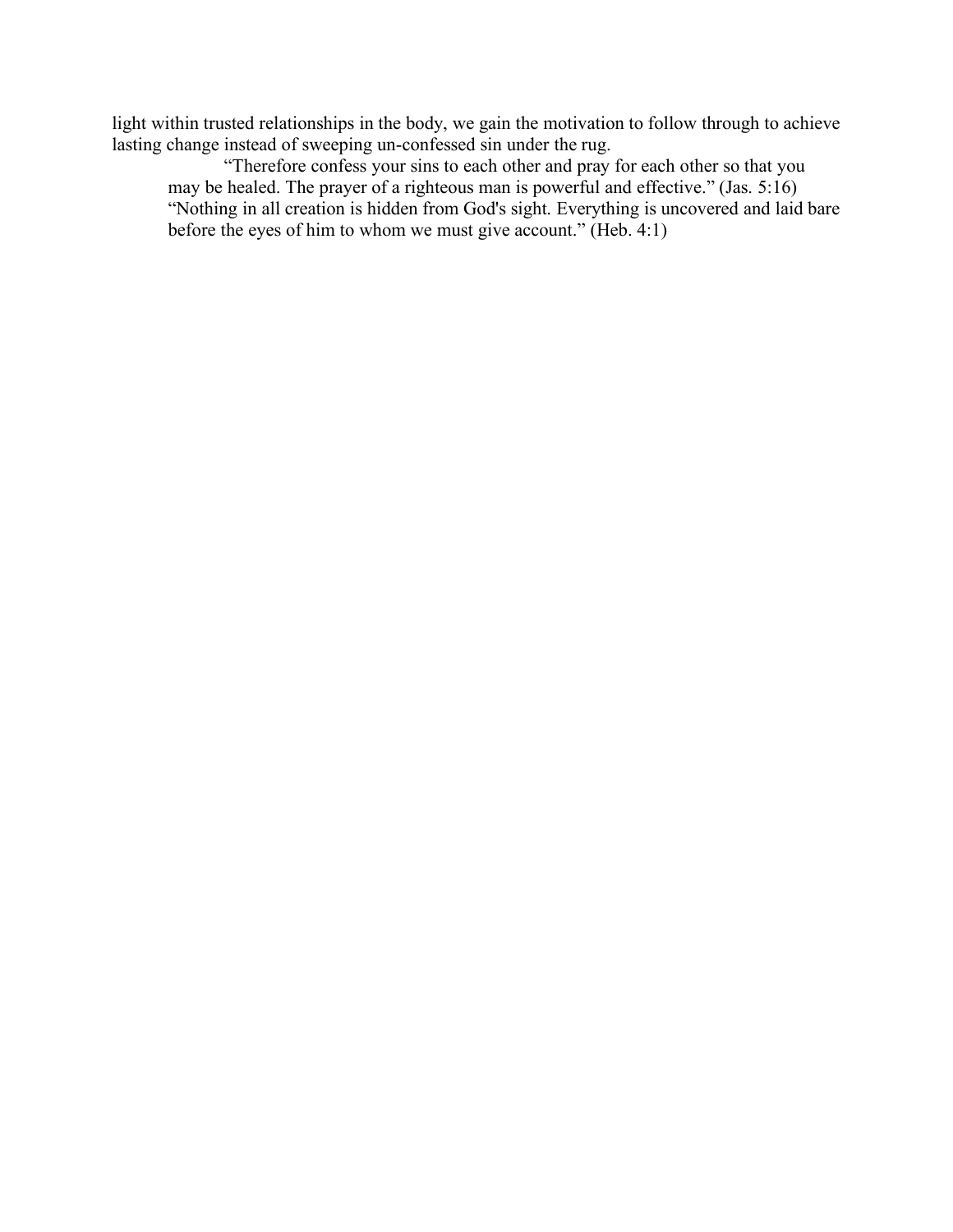## THE SIN OFFERING

*Old Covenant Sacrifice: "Aaron shall bring the goat whose lot falls to the LORD and sacrifice it for a sin offering. But the goat chosen by lot as the scapegoat shall be presented alive before the LORD to be used for making atonement by sending it into the desert as a scapegoat... When Aaron has finished making atonement for the Most Holy Place, the Tent of Meeting and the altar, he shall bring forward the live goat. He is to lay both hands on the head of the (scapegoat) and confess over it all the wickedness and rebellion of the Israelites – all their sins – and put them on the goat's head. He shall send the goat away into the desert in the care of a man appointed for the task. The goat will carry on itself all their sins... on this day atonement will be made for you, to cleanse you. Then, before the LORD, you will be clean from all your sins." (Lev. 16:9-10; 20-22; 30)* 

*New Covenant Fulfillment: "Instead, he sacrificed himself once and for all, summing up all the other sacrifices in this sacrifice of himself, the final solution of sin." (Heb. 9:28 The Message)*

## Theme: *Judgment*  Corresponding Feast: *Atonement*

The sin offering atoned for the sins of an individual or the nation. It was a blood sacrifice of a bull, goat or lamb, and for the poor, of two birds, consumed by fire on the altar of burnt offering. In the case of a priest or Levite, the more expensive animal was required. They had been set apart in a position of public trust, so their sin was more grievous in God's eyes. The offerer placed his hands on the head of the animal in an act of confession before it was slain. This was symbolic of the transference of sin onto the soul of the animal, which then bore the required penalty of death for sin.

Although the sin and trespass offerings were similar, there were differences between the two. While the trespass offering atoned for a specific act or omission by an individual, the sin offering made atonement for all the sins of an individual or for the entire nation. Unlike the trespass offering, the sin offering was made at various feasts for the transgressions of Israel. Although the sin offering was made throughout the year, it was particularly identified with the Day of Atonement. On that day alone, the sin offering for the nation consisted of two animals rather than one, both of which were goats. In Old Testament worship, a goat was similar to a lamb; in some cases the one could be substituted for the other.

The dual sin offering provides an illustration of the complete atoning work of the cross. The first sacrifice, called the Lord's goat, was killed and its blood splattered on the atonement cover to purify the Lord's temple from the sins of his people. After this the sins of the entire nation were symbolically placed on the second goat through confession and laying hands on its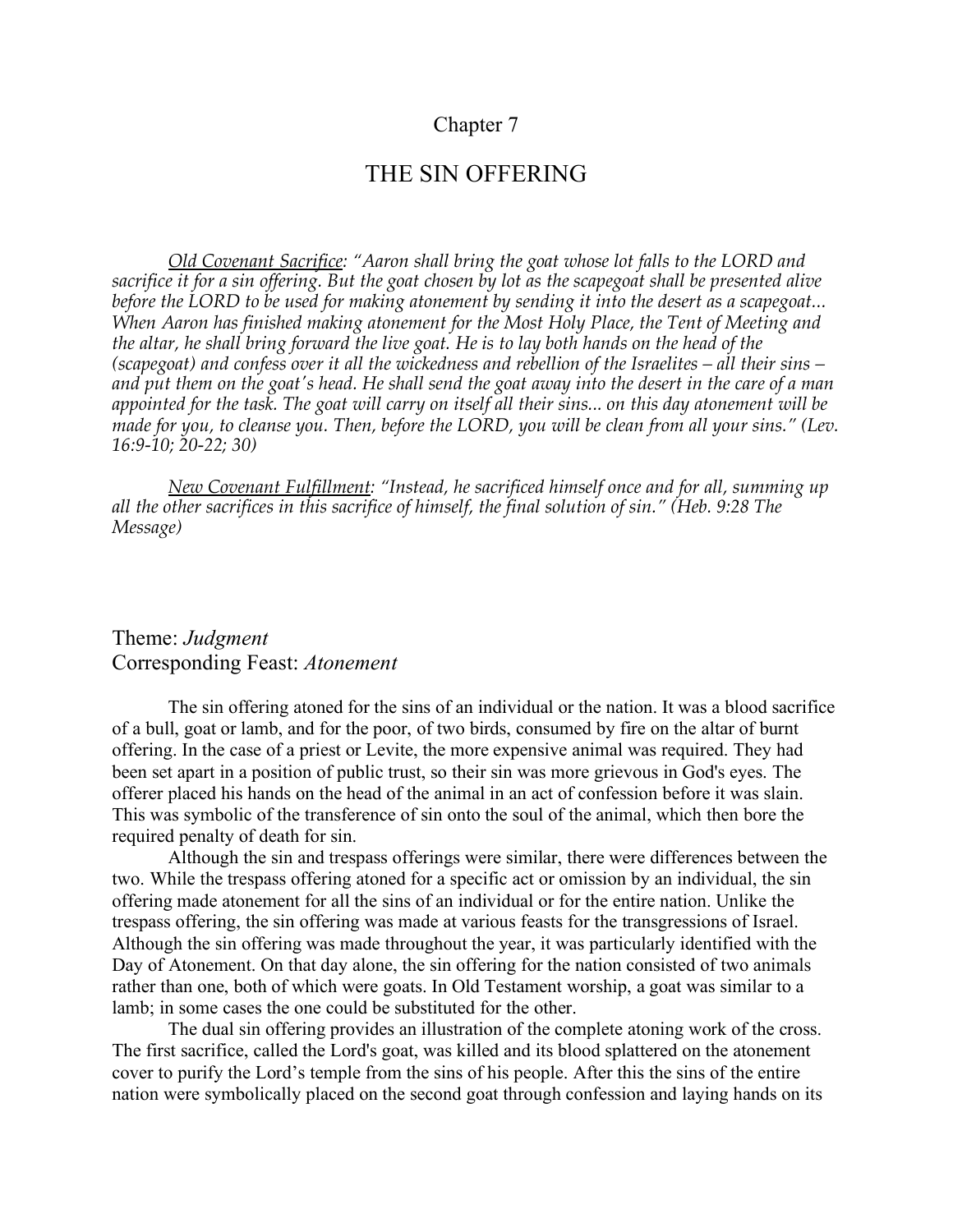head. It was led away into the wilderness, signifying the removal of sin. This goat was called the scapegoat. Today this term means the same as it did when it was fulfilled by Christ: "A person upon whom the blame for the mistakes or crimes of others is placed."

The Hebrew word that describes the atonement of the sin offering denotes a 'covering' rather than a permanent change of state. This is because no one had yet paid the required penalty of death for sin in order to set mankind free of its curse. It would take a man without sin to pay the penalty of death incurred by Adam and his descendants. Because animals are innocent of sin, their blood could be shed for the forgiveness of sin under the principle of "a life for a life." However, even though the blood of an animal could pay the blood price for forgiveness, this was a stopgap measure, since it could not redeem the soul of man from the power of sin and death. Animal sacrifices therefore had to be offered daily for the sin of the people, and the dual atoning sin offering was repeated annually for the nation on the Day of Atonement.

"But those sacrifices are an annual reminder of sins, because it is impossible for the blood of bulls and goats to take away sins." (Heb. 10:3-4)

To redeem, or buy back, mankind from the power of sin, a human being rather than an animal would be required as a sacrifice. Because a slave cannot purchase freedom for another slave, in order for humanity to be redeemed one man who was innocent of sin had to die for the sin of all. Before the advent of Jesus, no one could do this, for all men were under the power and curse of sin and death.

"No man can redeem the life of another, or give to God a ransom for him – the ransom for a life is costly, no payment is ever enough – that he should live on forever and not see decay." (Psa. 49:7-9)

#### **Fulfillment in Christ**

Because Jesus is both human and divine, he met the requirements necessary to redeem mankind. As the Son of God, he was born without sin. He therefore had the ability and motivation to live a sin-free life, and was not a slave to sin. As the Son of Man, he had the standing as a free man to pay the blood redemption price for mankind, offering his life for ours under the principle of a life for a life. His death therefore worked not only forgiveness once and for all time, it freed mankind from the power of sin and death, eliminating the need for further animal sacrifice.

Since Jesus died for us, we no longer need to die for our sin. However, in order to receive the benefits of Jesus' sacrifice, we do need to 'share' in *his* death. This occurs by faith, when we place our trust in him as Savior and Lord. When we believe in him and accept his payment for our sins, we are delivered from the kingdom of Darkness and brought into to the kingdom of Light, dying to our old way of life in order to walk in the new one. Baptism provides the symbolic picture of this spiritual reality: We die with him when we are submerged in water, and rise to new life, "born again" of the Holy Spirit.

"Don't you know that all of us who were baptized into Christ Jesus were baptized into his death? We were therefore buried with him through baptism into death, in order that, just as Christ was raised from the dead through the glory of the Father, we too may live a new life." (Rom. 6:3-4)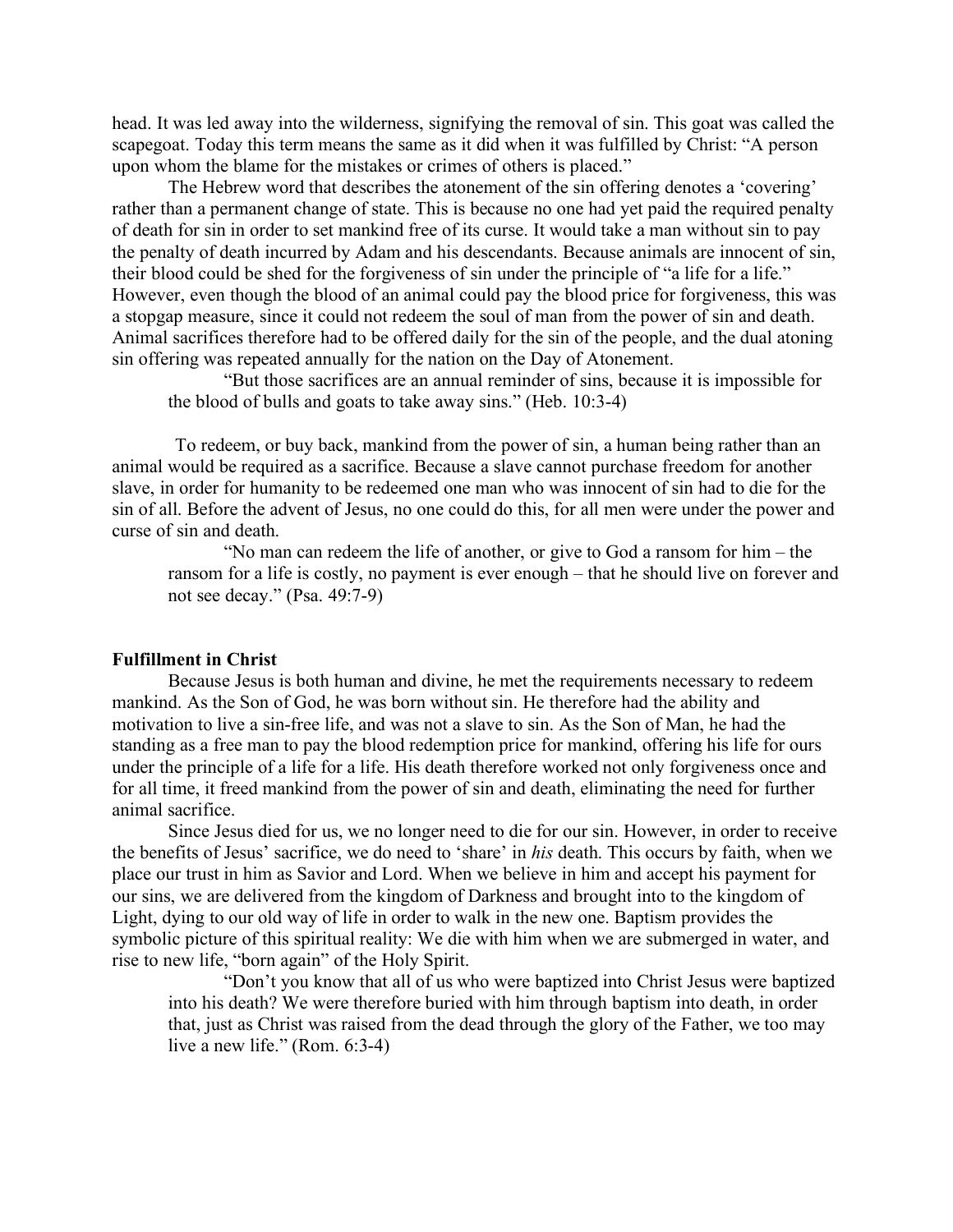## **Our Faith Response**

*Vertical response*: Having been freed from the power of sin through forgiveness and given the righteousness of Christ, we start a new life of learning to walk in this righteousness, living by grace and truth according to the principles of the kingdom of God. However, even though our sins have been removed and we have been cleansed and consecrated as a dwelling place for God's Spirit, we still have our old sin nature within.

"The acts of the sinful nature are obvious: sexual immorality, impurity and debauchery; idolatry and witchcraft; hatred, discord, jealousy, fits of rage, selfish ambition, dissensions, factions and envy; drunkenness, orgies, and the like." (Gal. 5:19- 21)" ... But now you must rid yourselves of all such things as these: anger, rage, malice, slander, and filthy language from your lips." (Col. 3:8) "... Put off your old self, which is being corrupted by its deceitful desires..." (Eph. 4:22)

Because as believers we are no longer subject to judgment for sin at the end of the ages, we go through our judgment in this life, entering God's *discipline* program as *disciples* of Christ. In order to come to maturity and bear fruit we must walk in the way of the cross, putting to death the works of the sin nature so we may grow in the divine nature of Christ. Our spiritual sacrifice is to judge the sin nature within, denying the old man those things it normally feeds on. Sin and selfishness are not mysteries to us. We know our weaknesses and are aware of those things that cause us to stumble. The only way to judge the sin nature is by taking up its instrument of death – the cross of Christ. While the cross does not "feel" like a blessing, it is the means by which we come into maturity.

"In the same way, count yourself dead to sin but alive to God in Christ Jesus. Therefore do not let sin reign in your mortal body so that you obey its evil desires. Do not offer the parts of your body to sin, as instruments of wickedness, but rather offer yourselves to God as those who have been brought from death to life." (Rom. 6:11-13) "If by the Spirit you put to death the misdeeds of the body, you will live." (Rom. 8:13)

## The Way of the Cross

The key to putting off the old self and putting on the new man is self-denial, taking up our cross to follow Christ in the way of discipleship. Through the grace of Christ, the new man grows stronger, enabling us to overcome the sin nature, often referred to as "the flesh." The cross only works when it is taken up on a daily basis, a process that requires faith and endurance. As we persevere, Christ becomes more as we become less, and we are gradually changed into his image. We can understand this process by looking at the transformation of a caterpillar wrapped inside its cocoon. The caterpillar does not die, it merely puts off its old nature so that it can take on the new nature of the butterfly. What appears to be the instrument of death to the caterpillar is really the gateway to a new life.

"Those who belong to Christ have crucified the sinful nature with its passions and desires." (Gal. 5:24) "Do not conform any longer to the pattern of this world, but be transformed by the renewing of your mind. Then you will be able to test and approve what God's will is – his good, pleasing and perfect will." (Rom. 12:2)

To take up our cross is to be willing to suffer for the sake of Christ and his kingdom. We need to endure the cross willingly if we are to endure it at all. It is through this daily self-denial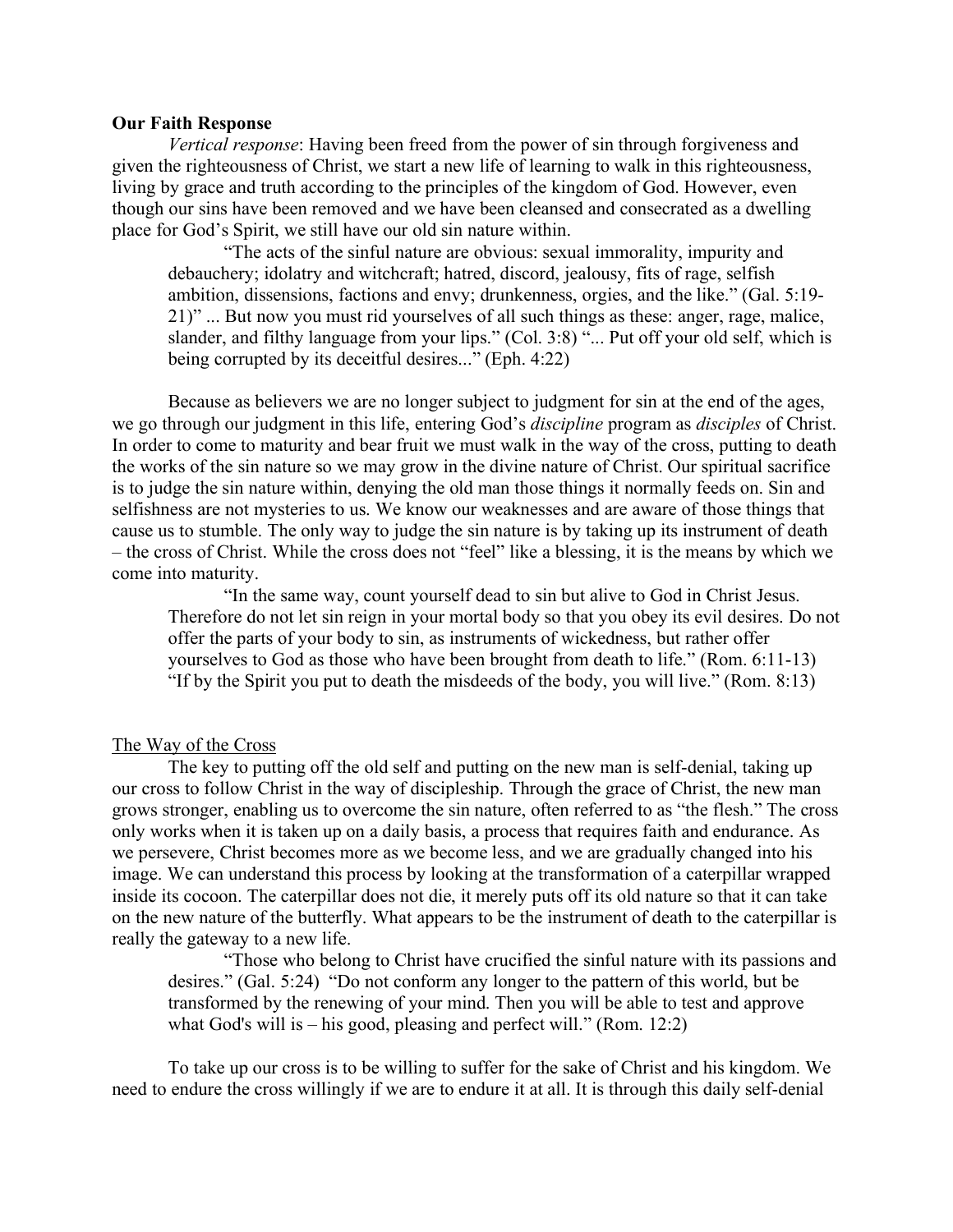that we are freed from ingrained selfishness and sin so we can walk in actual righteousness. This is the way of the cross, the only way that we can come to completeness. When we learn to discipline ourselves, we avoid having God's discipline imposed on us. As we overcome in small things, we develop the faith to overcome the giants in our life.

"But if we judged ourselves, we would not come under judgment. When we are judged by the Lord, we are being disciplined so that we will not be condemned with the world." (1Cor. 11:31-32) "Endure hardship as discipline; God is treating you as sons. For what son is not disciplined by his father?" (Heb. 12:7) "Therefore, since Christ suffered in his body, arm yourselves also with the same attitude, because he who has suffered in his body is done with sin. As a result, he does not live the rest of his earthly life for evil human desires, but rather for the will of God." (lPet. 4:1-2)

If we find ourselves repeatedly falling into the same sin, we will come under the Lord's discipline program to receive the incentive we need to change our behavior. Discipline can take many forms, but it usually comes as some type of hardship that can range from unpleasant circumstances to outright tribulation. Parents who have spanked their children or made them stand in a corner understand the value of negative stimuli in changing behavior. We need to move from the mindset of repeated sin, which results in negative consequences, to an attitude of pursuing the rewards that come to those who do right. What mother or father does not reward their child for obedience in overcoming a stumbling block, even if it is just a passing word of praise? What price are we willing to pay for a word of praise from God?

"Let us throw off everything that hinders and the sin that so easily entangles, and let us run with perseverance the race marked out for us. Let us fix our eyes on Jesus, the author and perfecter of our faith, who for the joy set before him endured the cross… Consider him… so that you will not grow weary and lose heart. In your struggle against temptation, you have not yet resisted to the point of shedding blood…" (Heb. 12:1-4)

Our faith in God's love for us and our response of love for the Lord should be the primary motivator of behavioral change. However, the Lord also gives us the hope of our inheritance so we may weigh the advantages of our promised reward against the cost of suffering for the sake of the kingdom. All of the riches and power and rewards of this life pale in comparison to the inheritance that awaits the faithful for doing God's will in this life.

"The Spirit himself testifies with our spirit that we are God's children. Now if we are children, then we are heirs – heirs of God and co-heirs with Christ, if indeed we share in his sufferings in order that we may also share in his glory. I consider that our present sufferings are not worth comparing with the glory that will be revealed in us." (Rom. 8:16-18) "If we endure, we will also reign with him." (Tim. 2:12)

*Horizontal response*: Dying to self is more than just 'turning from,' it also involves 'turning to.' The human soul is much like a channel that will always be full of something. As we turn away from those pursuits that gratify the flesh and appeal to the soul of the natural man, we need to actively seek to be filled with the Life of Christ so we are not filled up with self again. As we bear the fruit of the Holy Spirit, i.e., of Christ's character in ourselves, we become intercessors of the forgiveness, holiness, and love of God to others.

"Rather, clothe yourselves with the Lord Jesus Christ, and do not think about how to gratify the desires of the sinful nature." (Rom. 13:14) "Therefore, as God's chosen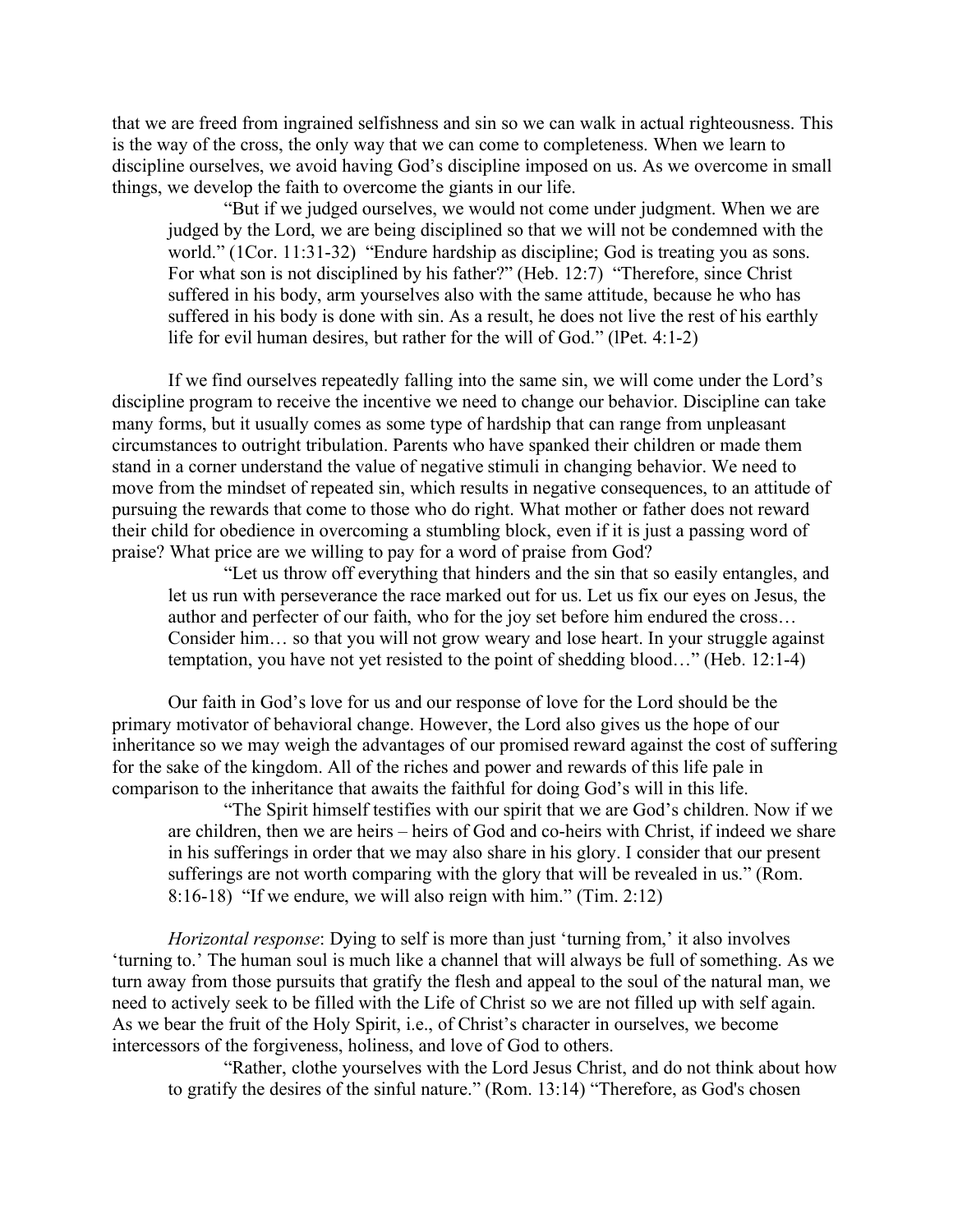people, holy and dearly loved, clothe yourselves with compassion, kindness, humility, gentleness and patience. And over all these virtues put on love, which binds them all together in perfect unity." (Col. 3:12,14) "The fruit of the Spirit is love, joy, peace, patience, kindness, goodness, faithfulness, gentleness and self-control." Gal. 5:22)

Our verbal testimony of the gospel of the kingdom needs to be witnessed by the love of Christ in our relationships. The message of salvation we bring speaks loudest when it is backed up by a walk of obedience towards God and compassion for our fellow man.

"And he died for all, that those who live should no longer live for themselves but for him who died for them and was raised again... this is from God, who reconciled us to himself through Christ and gave us the ministry of reconciliation: that God was reconciling the world to himself in Christ, not counting men's sins against them. And he has committed to us the message of reconciliation. We are therefore Christ's ambassadors, as though God were making his appeal through us." (2Cor. 5:15,18-20)

This dynamic of replacing the old with the new can be compared to cleaning house. In order to effect lasting change, we must do more than just remove those things that defile the temple of God. We need to replace the old furnishings of our house with new ones. The original tabernacle design provides a model. The altar in the courtyard symbolizes our covering by the sacrificial blood of Christ, identifying us as children of God. The washbasin represents cleansing from guilt that draws us back into sin, and our daily cleansing by the Holy Spirit from the pollution of the world. Inside the Sanctuary, the table of showbread is our dining table, from which we eat the life-changing word of God on a daily basis. The lampstand illuminates the word of God and allows the light of the Holy Spirit to shine into the dark places of the soul. This enables us to see what is in the dark corners so we can be made whole in Christ. The altar of incense represents our daily communication with God and our intercession for others. The Ark is symbolic of judging the sin nature according to Christ's commandments. The Atonement cover, or Mercy Seat, represents the abiding Presence of God, guiding and changing us so we will come to reflect his glory in our words and actions.

"Then Jesus said to his disciples, 'If anyone would come after me, he must deny himself and take up his cross and follow me. For whoever wants to save his life will lose it, but whoever loses his life for me will find it. What good will it be for a man if he gains the whole world, yet forfeits his own soul? Or what can a man give in exchange for his soul? For the Son of Man is going to come in his Father's glory with his angels, and then he will reward each person according to what he has done." (Mt. 16:24-28)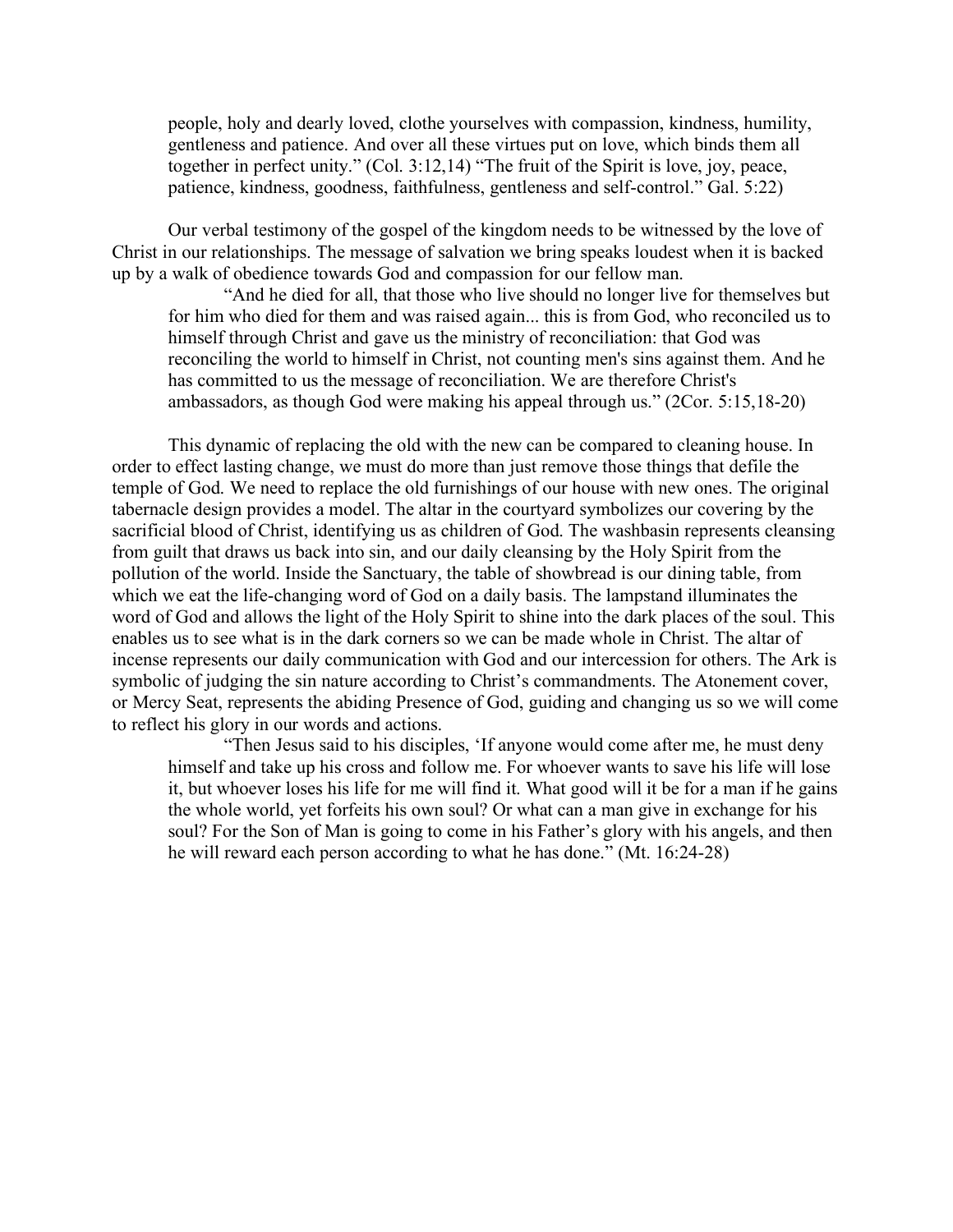## THE PEACE/FELLOWSHP OFFERING

*Old Covenant Sacrifice: "If someone's offering is a fellowship offering, and he offers an animal from the herd, whether male or female, he is to present before the LORD an animal without defect. He is to lay his hand on the head of his offering and slaughter it at the entrance to the Tent of Meeting. Then Aaron's sons the priests shall sprinkle the blood against the altar on all sides... (and) burn it on the altar on top of the burnt offering that is on the burning wood, as an offering made by fire, an aroma pleasing to the LORD." (Lev. 3:1-2, 5)* 

*New Covenant Fulfillment: "We proclaim to you what we have seen and heard, so that you may have fellowship with us. We write this to make our joy complete. And our fellowship is with the Father and with his Son, Jesus Christ. But if we walk in the light, as he is in the light, we have fellowship with one another, and the blood of Christ purifies us from every sin. (1Jn. 1:3- 4, 6-7)*

## Theme: *Joy and Peace in The Presence of God*  Corresponding Feast: *Tabernacles*

The fellowship or peace offering was a blood sacrifice of a male or female from the herd (cattle) or the flock (lamb or goat). This offering was made during each of the three convocations as a free-will thank offering to honor God, often as a result of a vow in response to answered prayer or a special blessing. Like the burnt offering, it was accompanied by a grain offering. During a feast day, the peace offering was always offered last, after all the other sacrifices were completed. All the fat portions were burned on the altar, while the right breast and shoulder were reserved for the priests. The offerer took the remainder of the sacrifice home to share it with his family, with Levites, and the poor in a communal meal. Because this sacrifice was shared among the Lord, his priests, and the people, it celebrated peace and fellowship with God and one's neighbor.

Although this offering was made at all the feasts, it predominated at the Feast of Tabernacles, for this was a time of gratitude and rejoicing in God's provision at the end of the harvest season. It was also a memorial of the Presence of the Lord that guided Israel through the wilderness. This sacrifice echoed the theme of the Feast of Tabernacles – rejoicing and rest in God's Presence, – glorifying him for his spiritual blessings and physical provision for his people.

#### **Fulfillment in Christ**

Jesus fulfilled the fellowship offering when he ratified the New Covenant with his blood. As the mediator of the New Covenant, Jesus made complete peace between God and man, restoring the Father-child relationship that existed before the Fall. The major thematic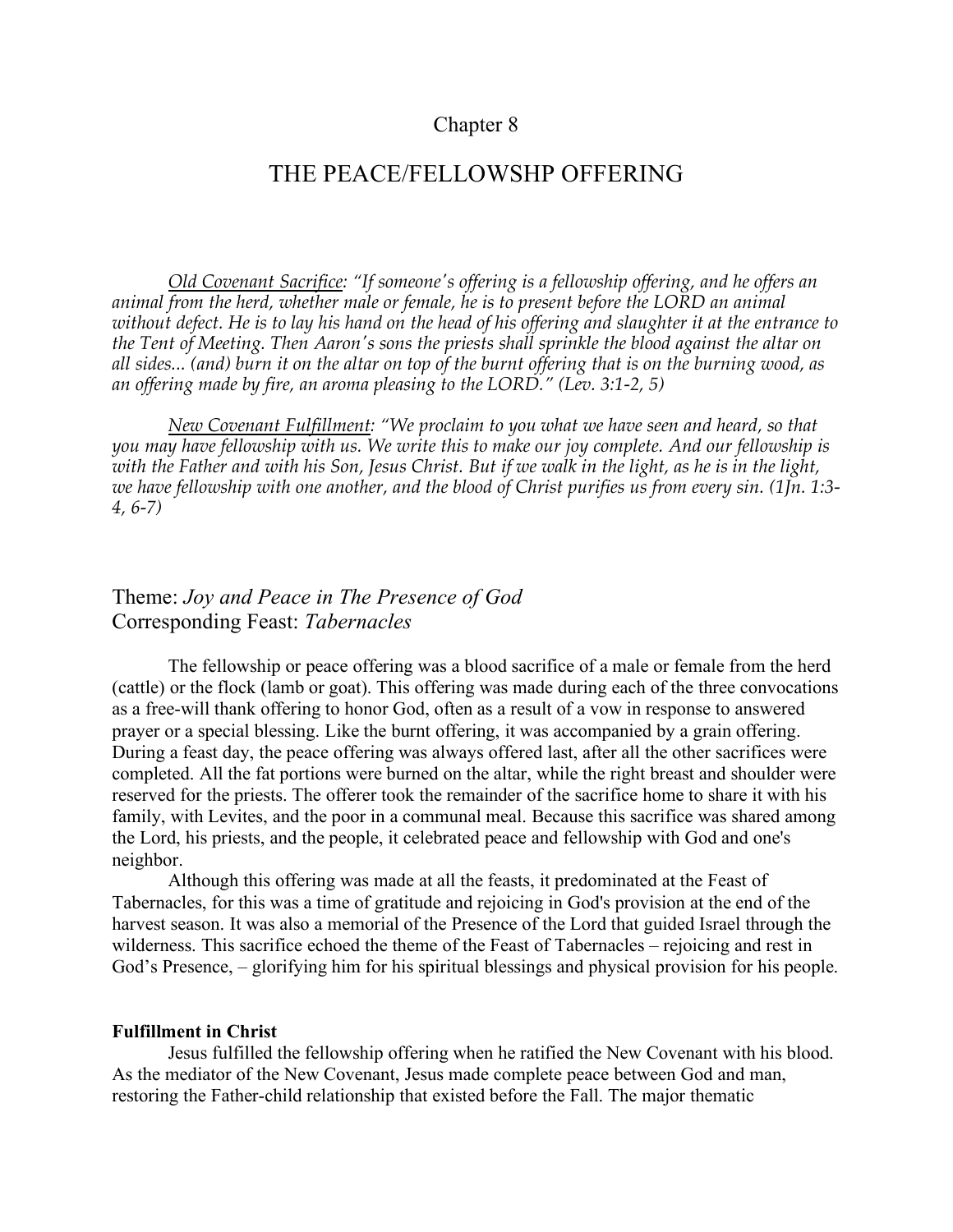undercurrent of this sacrifice is unity – with the Father, with Jesus as our intercessory priest, and with our neighbor. The goal of saving individuals is to unite them in the mystical body of Christ in order to change the world through the love of God. Just as a large corporate lobbying entity has more power and influence than a single individual, the corporate body of Christ is called to make a difference in the world, working together to fulfill the great commission, taking the love of Christ and the gospel of the kingdom of God throughout the world. Each one does his part in a different way; some send while others go, some provide support, and everyone has a ministry in his or her own neighborhood and community.

#### **Our Faith Response**

*Vertical response*: As we come into spiritual maturity, bearing the fruit of the Spirit and doing the works of love to which we have been called, we become more and more like Christ, growing closer to the Father. Our goal should be to be able to say along with Jesus: "I do nothing on my own, but speak just what the Father has taught me. The one who sent me is with me; he has not left me alone, for I always do what pleases him." (Jn. 8:28-29) We have all received one blessing after another, and our heartfelt response should be one of reverence and gratitude, striving to please him in our thoughts and actions.

"Therefore, since we are receiving a kingdom that cannot be shaken, let us be thankful*,* and so worship God acceptably with reverence and awe, for our God is a consuming fire." (Heb. 12:28-29) "By him therefore let us offer the sacrifice of praise to God continually, that is, the fruit of our lips giving thanks to his name." (Heb. 13:15 KJV)

*Horizontal response*: As intercessors of the blessings of God we are called to extend the fellowship of Christ to others, maintaining the peace and unity of the Spirit with our brothers and sisters in the body. We are to avoid controversies that promote dissension and refrain from provoking or speaking ill of each other. It grieves God's Spirit when there is discord in the body of Christ.

"My prayer is not for them alone. I pray also for those who will believe in me through their message, that all of them may be one, Father, just as you are in me and I am in you. May they also be in us so that the world may believe that you have sent me. I have given them the glory that you gave me, that they may be one as we are one: I in them and you in me. May they be brought to complete unity to let the world know that you sent me and have loved them even as you have loved me." (Jn. 17:20-23) "Make every effort to keep the unity of the Spirit through the bond of peace." (Eph. 4:13) "Do not let any unwholesome talk come out of your mouths, but only what is helpful for building others up according to their needs, that it may benefit those who listen. And do not grieve the Holy Spirit of God..." (Eph. 4:29-30)

God makes his peace available to all men, and has called us to extend his offer of fellowship to the unsaved. The message of the Gospel we bring takes root and grows best when it is watered with the joy and peace of Christ. As the heart of Christ is formed within us, we become his hands and feet in the world, doing the works that testify to the truth of God's saving and changing grace. This is God's design for extending the borders of his kingdom.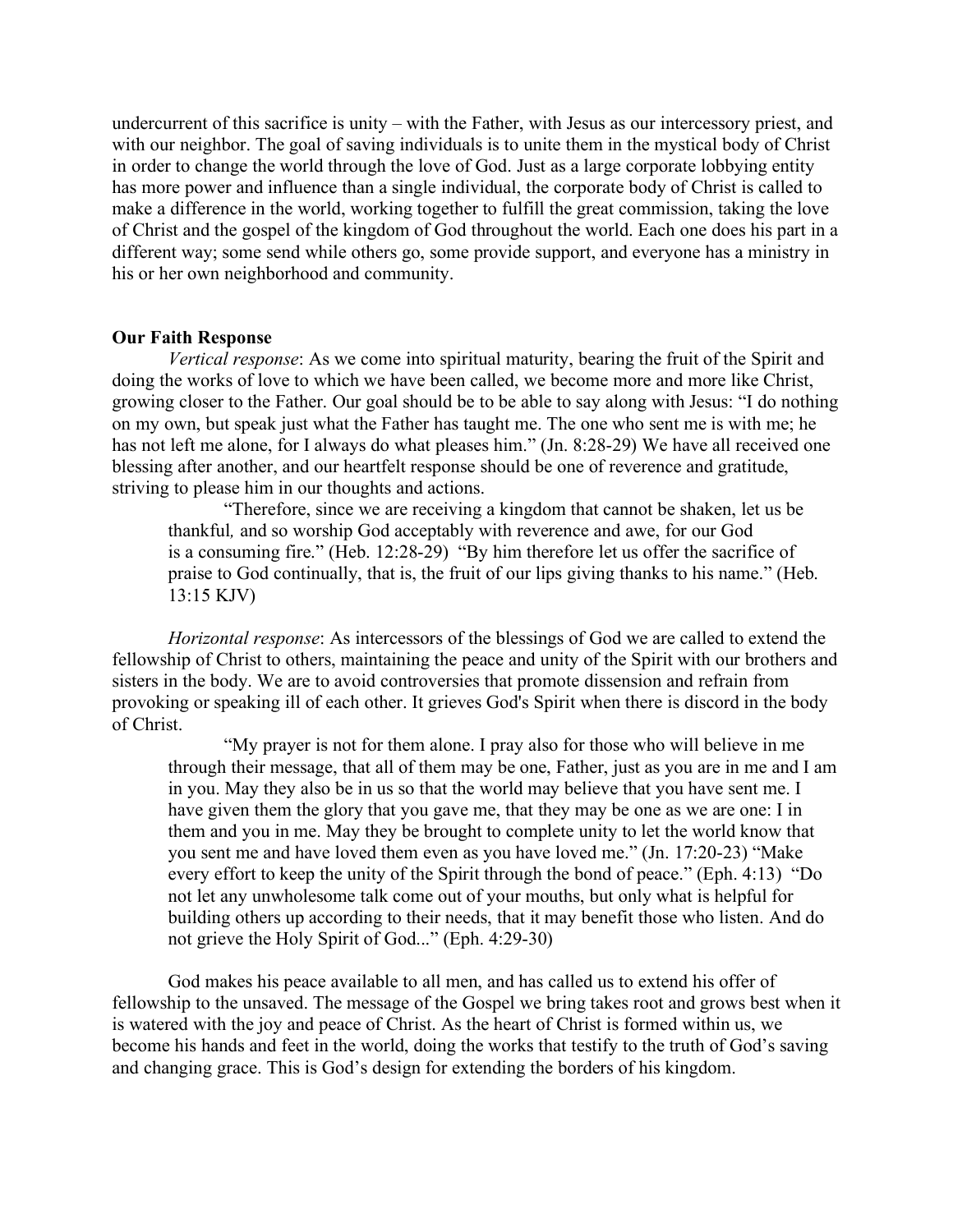"Make every effort to live in peace with all men and to be holy; without holiness, no one will see the Lord." (Heb. 12:14) "Live such good lives among the (unsaved) that though they accuse you of doing wrong, they may see your good deeds and glorify God on the day he visits us." (1Pet. 2:12) "For we are God's workmanship, created in Christ Jesus to do good works, which God prepared in advance for us to do." (Eph. 2:10) "And do not forget to do good and to share with others, for with such sacrifices God is pleased." (Heb. 13:16)

#### **CONCLUSION**

Of all the parables Christ taught about the kingdom of God, one was essential to understanding all the others: the parable of the sower. The word of truth is scattered around the world. Whether or not it bears fruit in us is dependent on the condition of the heart. If our heart is hard, the word will not grow. If our decision to follow Christ is based on intellectual assent instead of an unconditional commitment, we will turn away from following him when we meet spiritual resistance or worldly trials. If our hearts are divided between the things of this world and the things of God, we will bring forth small, sour fruit, or perhaps just green leaves. However, if we abide in Christ – putting God's love and righteousness first in our lives – we will bear fruit in due season. Our character will increasingly come to reflect Christ's, and our words and our hands will bring forth lasting fruit. Our words and actions are a living witness that scatters as seed into the hearts of others, furthering the growth of God's kingdom.

"I want to know Christ and the power of his resurrection and the fellowship of his sufferings, becoming like him in his death, and so, somehow, to attain to the resurrection from the dead. Not that I have already obtained all this, or have already been made perfect, but I press on to take hold of that for which Christ Jesus took hold of me. Brothers, I do not consider myself yet to have taken hold of it. But one thing I do: Forgetting what is behind and striving toward what is ahead, I press on toward the goal to win the prize for which God has called me heavenward in Christ Jesus." (Phil. 3:10-14) "You did not choose me, but I chose you to go and bear fruit that would last." (Jn. 15:16)

Walking in the way of discipleship, we grow from spiritual infants, through adolescence, and into mature adulthood. We follow Jesus through the process of Conversion: learning to exercise faith and grow in virtue and the knowledge of God; through Sanctification: walking in the power of the Spirit that transforms us and enables us to overcome the world; and into the maturity of Completeness: through repentance, dying to self, and seeking to glorify God in thought, word, and deed. Persevering in the way of the cross, we come into a walk of fulfilled obedience and love as Christ's character is increasingly formed in us. Offering the spiritual sacrifices of our worship, we grow closer to God and fulfill our intercessory function as priests of the New Covenant, bearing living witness to the reality of Christ in us.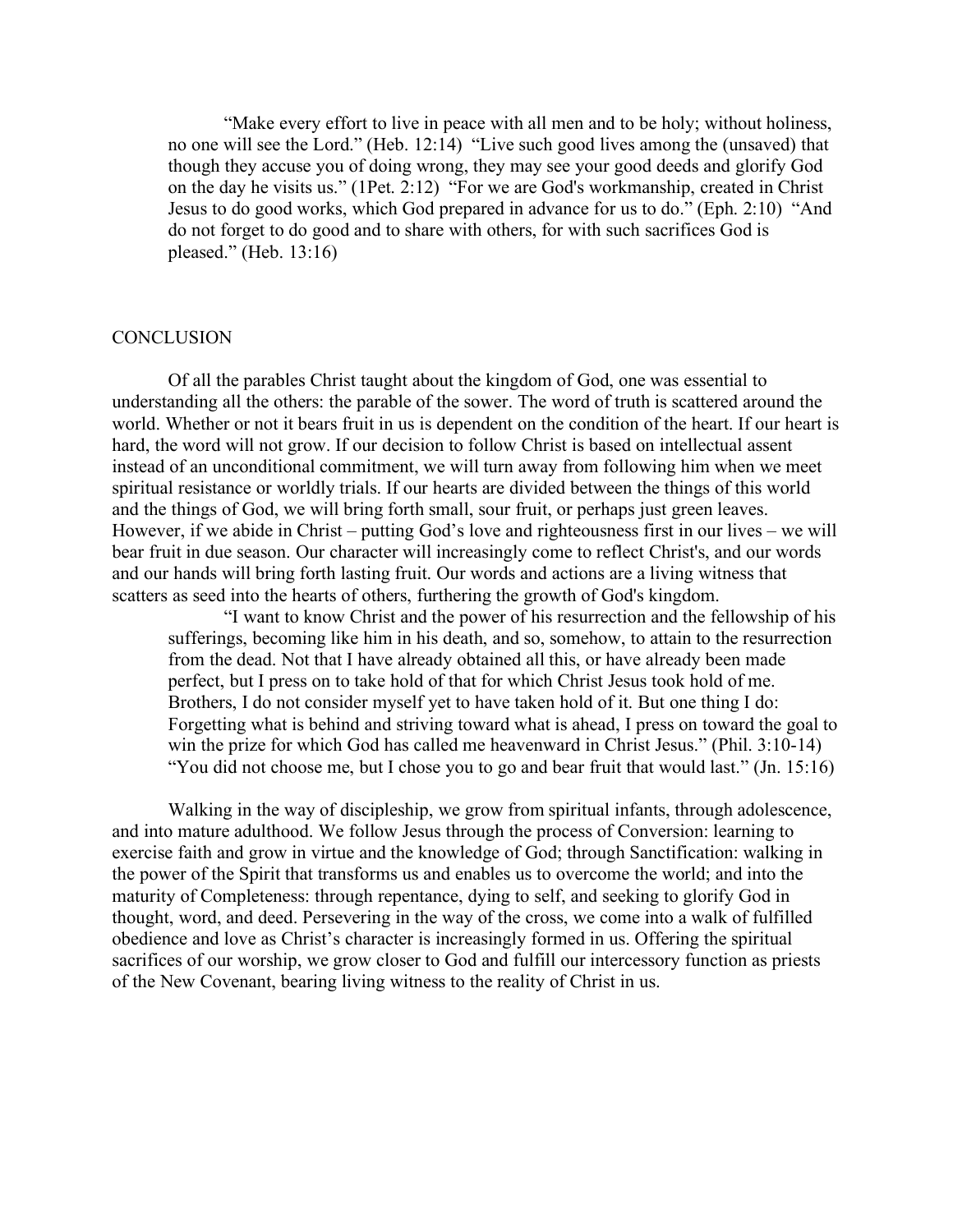#### **The Reward For Faithfulness**

As believers, our sins are forgiven and we are exempt from the great white throne judgment at the end of the Christ's millennial rule. However, when Jesus comes back at the end of this age, he will be looking for a return on the investment of salvation that he has made in each of us. He will open the books and there will be an accounting. Although our sins have been forgiven and removed, we will stand before him to answer for what we have done with this great treasure of the kingdom of God in us. Those who have done the will of the Father will receive their reward for every act of faith and compassion done in Jesus' name. Those who have fallen by the wayside and those who buried their treasure in the soil of idleness, those who turned after the things of this world, neglecting their treasure to pursue other things, will receive little in the way of reward, though eternal life will still be theirs.

"Whoever has will be given more; whoever does not have, even what he thinks he has will be taken from him." (Luke 8:15-18) "...The fire will test the quality of each man's work. If what he has built survives, he will receive his reward. If it is burned up, he will suffer loss; he himself will be saved, but only as one escaping through the flames." (lCor. 3:13-15)

On that day when we stand "before the judgment seat of Christ, each one will receive what is due him for the things done while in the body, whether good or bad." This judgment of our works is the objective measurement of the degree to which Christ's love has been formed within us. Those who have endured in a daily walk of discipleship, offering the spiritual sacrifices of worship, will have the indelible image of his character stamped on their souls, for "when the disciple is perfected he will be like his Master." On that day, the full glory of Christ will be revealed to whatever degree it has been formed in the sons and daughters of God – and the heavens will resound with rejoicing.

"Let us rejoice and be glad and give him glory! For the wedding of the Lamb has come, and his bride has made herself ready." (Rev. 19:7) "...The splendor of heavenly bodies is one kind, and the splendor of the earthly bodies is another. The sun has one kind of splendor; the moon another and the starts another; and star differs from star in splendor. So it will be with the resurrection of the dead." (lCor. 15:41-42) "No eye has seen, no ear has heard, no mind has conceived what God has prepared for those who love him..." (ICor. 2:9)